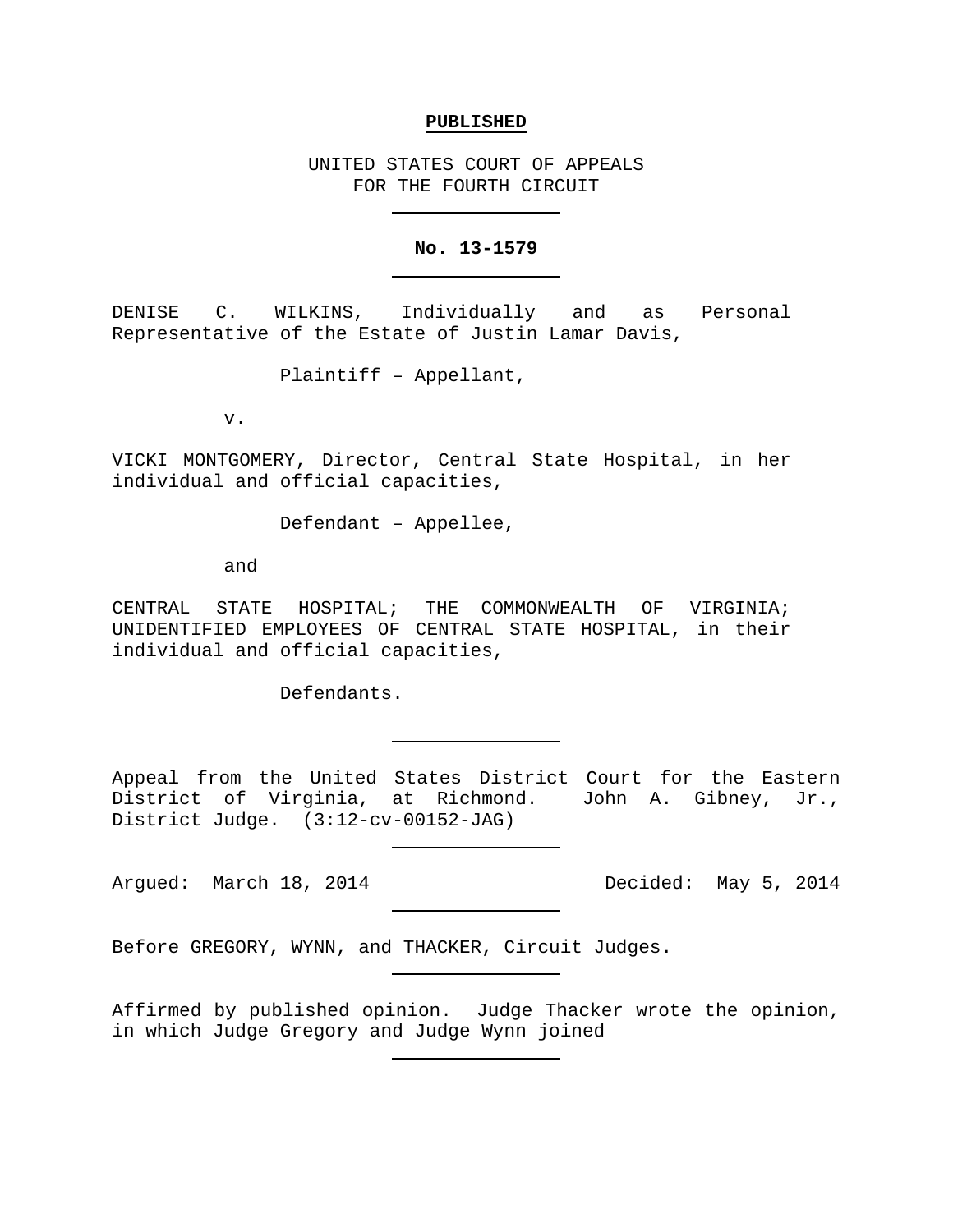**ARGUED**: Gregory L. Lattimer, LAW OFFICES OF GREGORY L. LATTIMER, Washington, D.C., for Appellant. John David Gilbody, OFFICE OF THE ATTORNEY GENERAL OF VIRGINIA, Richmond, Virginia, for Appellee. **ON BRIEF**: Kenneth T. Cuccinelli, II, Attorney General, Wesley G. Russell, Jr., Deputy Attorney General, Peter R. Messitt, Senior Assistant Attorney General, OFFICE OF THE ATTORNEY GENERAL OF VIRGINIA, Richmond, Virginia, for Appellee.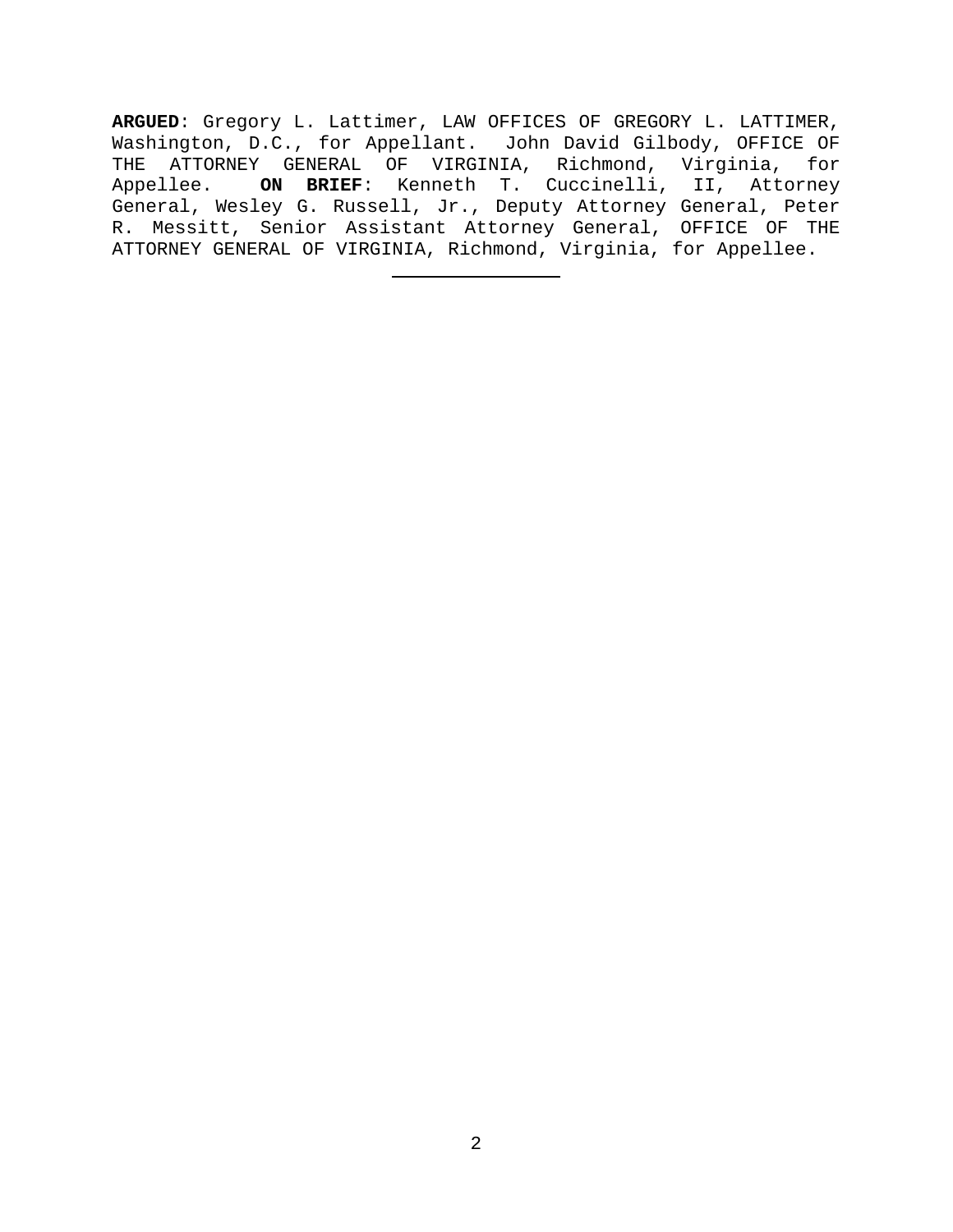THACKER, Circuit Judge:

Appellant Denise C. Wilkins ("Appellant") appeals the district court's orders striking her expert witness; denying her second motion to amend her complaint; and granting summary judgment to Appellee Vicki Montgomery, Assistant Director for Clinical Administration at Central State Hospital. Appellant brought this action against Montgomery after her son, Justin Lamar Davis, was murdered by another patient at Central State Hospital. She filed three claims: grossly negligent supervision, gross negligence under the Virginia Wrongful Death Act, and a 42 U.S.C. § 1983 claim for supervisory liability.

The district court struck Appellant's expert witness because he was disclosed in an untimely fashion; denied Appellant's second motion to amend her complaint to add two defendants because such amendment would be futile; and finally, concluded there was insufficient evidence to support the claims against Montgomery, who was an assistant director in charge of administrative matters at the time of Davis's death. For the reasons set forth below, we affirm.

I.

#### A.

On January 5, 2010, Justin Lamar Davis was transferred to Central State Hospital ("CSH"), an inpatient facility providing treatment for patients with mental illnesses who are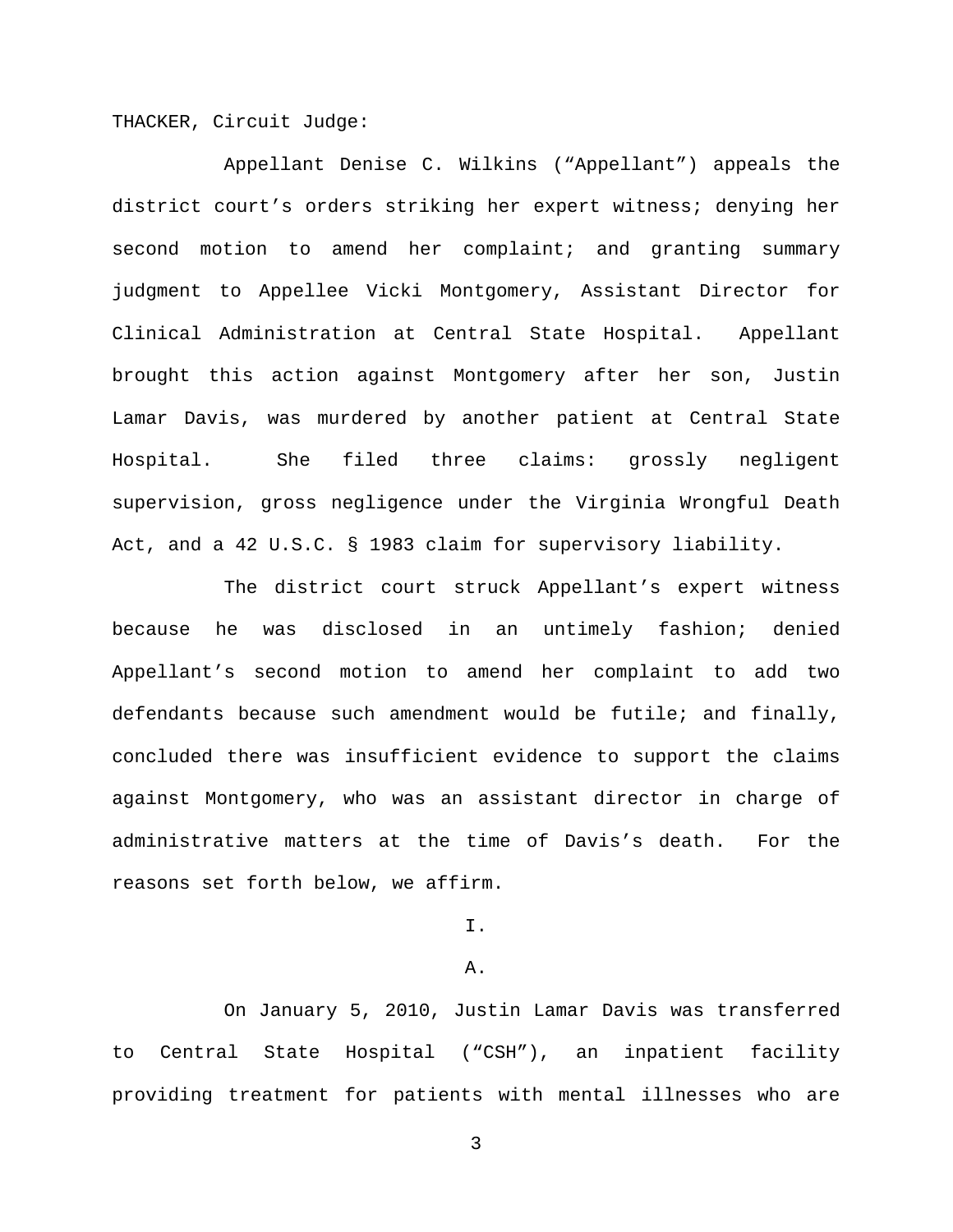referred by the court system. On February 16, 2010, George Phillips was admitted to CSH while waiting to be prosecuted for attempted capital murder. Both Phillips and Davis were housed in the forensic unit, Ward 39-8.

CSH had a policy whereby staff would issue 24-hour reports (also called "Administrator On Duty" or "AOD" reports) regarding patient activity. <u>See</u> J.A. 355-68.<sup>[1](#page-3-0)</sup> AOD reports during the week of February 21, 2010, reflect that Davis struck a staff member in the face and hit another patient. On February 24, 2010, Phillips reported feeling threatened by Davis, and Phillips stated he "will not give [Davis] another warning and he will end up flying out of here in a helicopter to a hospital." Id. at 362. Phillips told the staff that he "could get a pen out of a staff's pocket if he wanted and harm [him]self or anyone else." Id.

The next day, on February 25, 2010, Phillips and Davis had an altercation in the gymnasium. Phillips attacked Davis from behind, but Davis was not injured. The AOD report, which was issued the following day on February 26, explained that Davis "feels others want to harm him and wanted to be moved off the unit." J.A. 365. It also stated that Dr. Sridhar Yaratha,

<span id="page-3-0"></span> $1$  Citations to the "J.A." refer to the Joint Appendix filed by the parties in this appeal.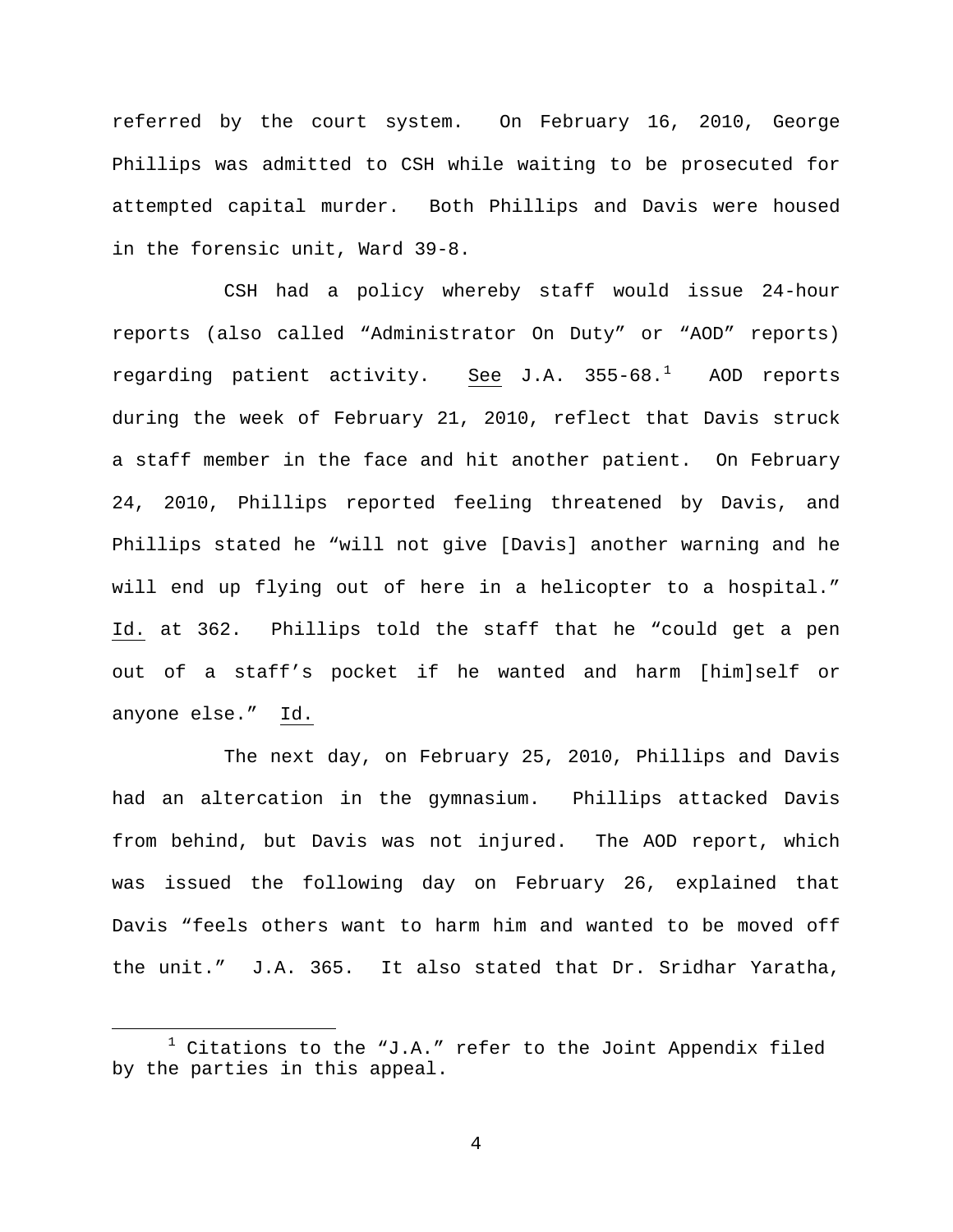the psychiatrist on Davis's treatment team at CSH, was "aware" of Davis's desire to move. Id. In addition, the report stated that after the altercation, Phillips told staff "he was tired of Mr. Davis and that he could have easily snapped his neck." Id. On the evening and night of February 25, Phillips was "monitored constantly by staff and behavior documented [on] every shift." Id. Indeed, on that day, and for at least one week prior, Phillips was on suicide observation status ("SOS"), violence observation status ("VOS"), and escape observation status ("EOS"), which required "15 minute[] monitoring checks by assigned staff." Id. at 356, 373.

On February 27, 2010, Davis was also on VOS and also required 15 minute checks. The charge nurse, Lawrence Harris, assigned to Essence Thompson, Forensic Mental Health Technician, the duty of carrying out the 15 minute checks that night. However, rather than conducting the required checks, both Harris and Thompson were watching television in a nearby room. Between 9:36 p.m. and 9:56 p.m. that night, Phillips left his room, entered Davis's room, and proceeded to strangle Davis to death in his bed. It was not until the following morning, February 28, that another staff member discovered that Davis was dead.

An investigation by the hospital concluded that "[s]taff [n]eglect" led to Davis's murder, and found that "Thompson . . . remained seated in the chair directly facing the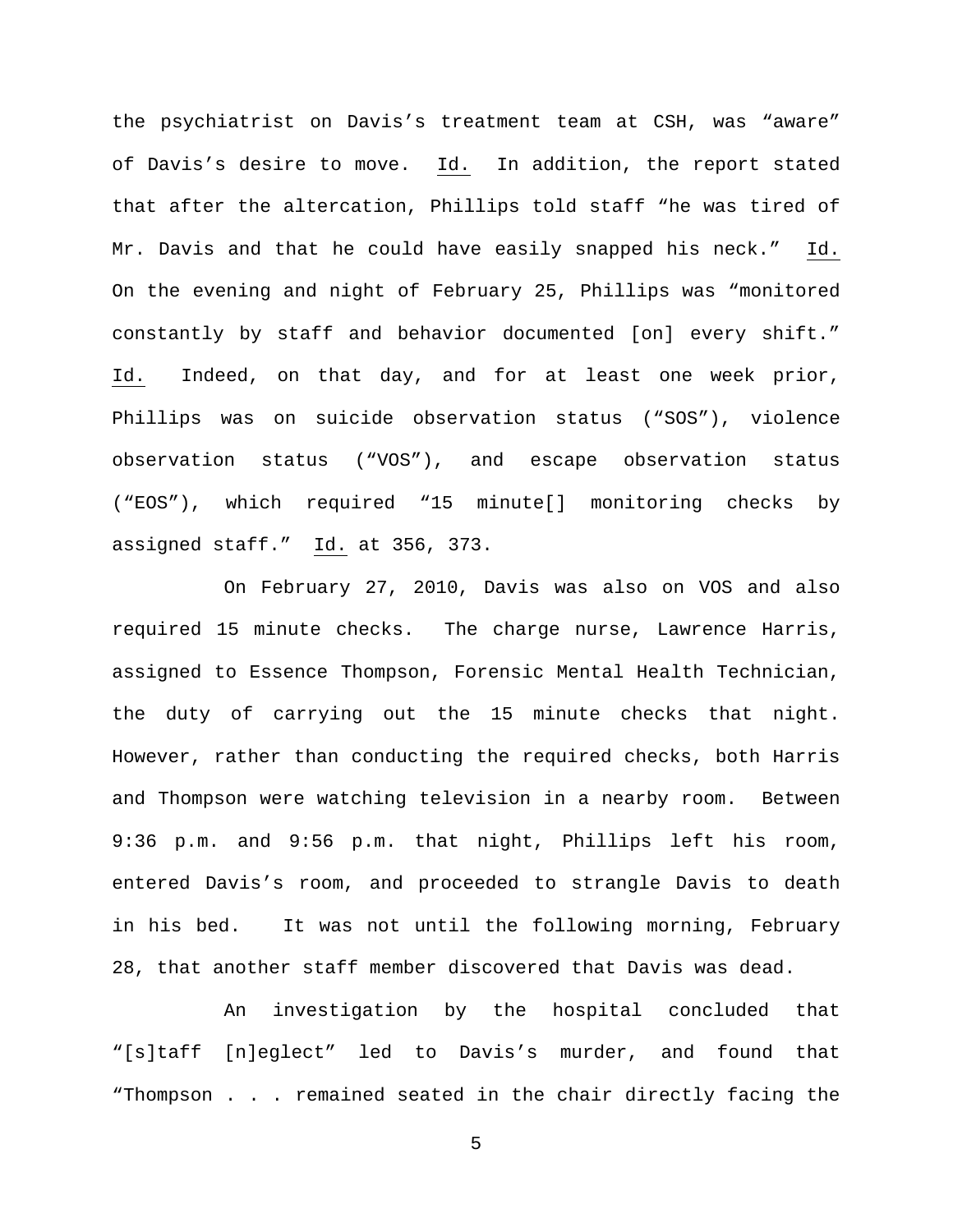television" on the night of Davis's death, which "provided [] Phillips the opportunity to do serious harm to [] Davis." J.A. 377. In addition, the hospital report concluded Harris "failed to provide the necessary supervision and leadership required to ensure [] Thompson was at her assigned monitoring post and carrying out her assigned duties. Instead, Mr. Harris sat one seat from [] Thompson directly facing the television." Id.

B.

Exactly two years after Davis's death, February 27, 2012, Appellant -- Davis's mother -- filed suit against CSH, the Commonwealth of Virginia, Vicki Montgomery ("Appellee"), and "Several as of Yet Unidentified Employees of [CSH]."<sup>[2](#page-5-0)</sup> See Wilkins v. Cent. State Hosp., No. 3:12-cv-00152-JAG (E.D. Va. Feb. 27, 2012), ECF No. 1. The original complaint contained three counts: wrongful death based on gross negligence, grossly negligent supervision, and a 42 U.S.C. § 1983 claim for supervisory liability.

On April 4, 2012, Appellant filed the First Amended Complaint ("FAC"). In the FAC, Appellant dropped the state

<span id="page-5-0"></span> $2$  At oral argument, Appellant's counsel told the court that he filed this action 23 months after Davis's death; however, we note that this action was actually filed on the final day in the two-year statute of limitations period. See Oral Argument at 18:10-20, Wilkins v. Montgomery, No. 13-1579 (4th Cir. Mar. 18,<br>2014), available at http://www.ca4.uscourts.gov/oralat http://www.ca4.uscourts.gov/oralargument/listen-to-oral-arguments.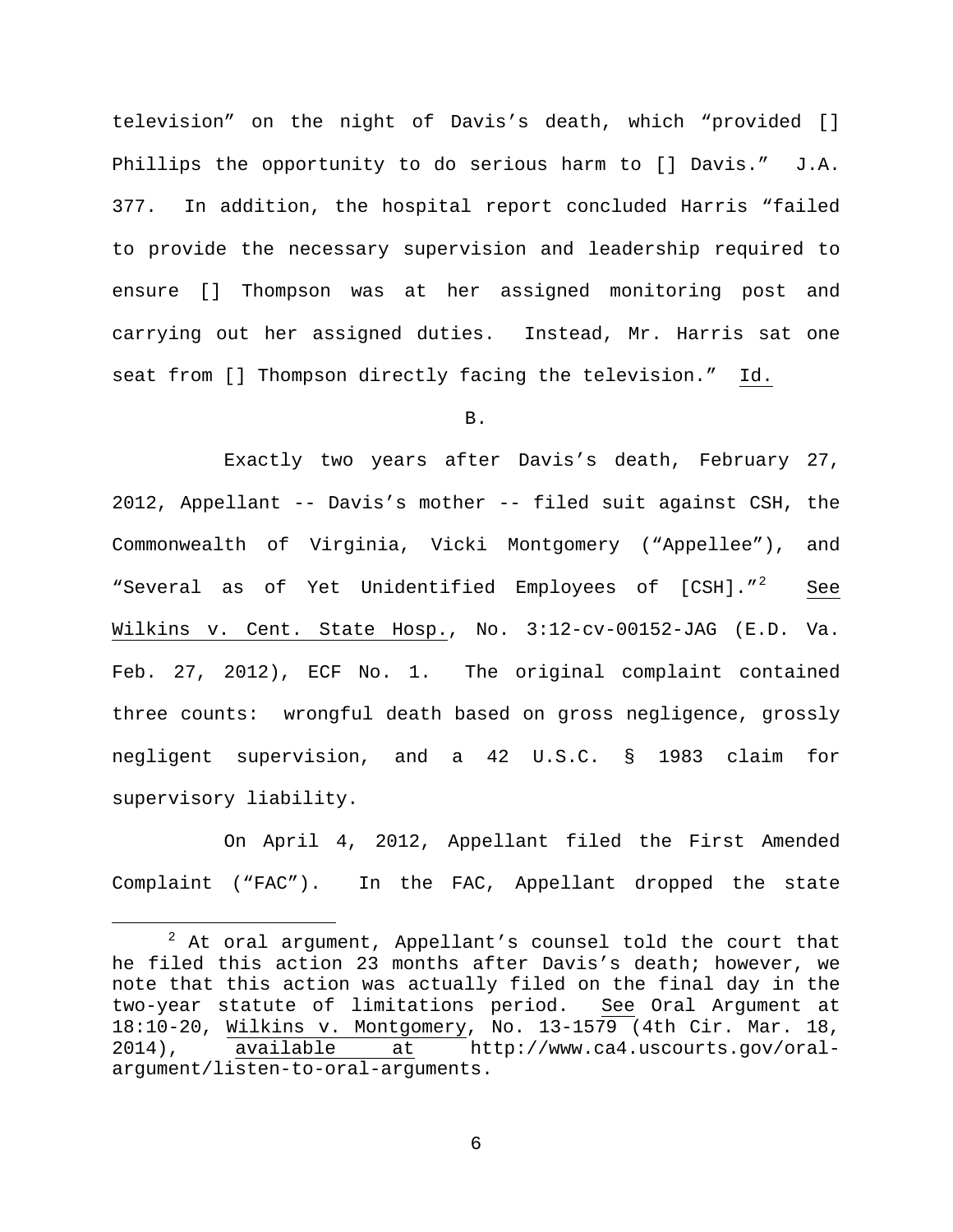defendants, and the only defendants remaining were Appellee (in her individual and official capacity), who was incorrectly listed as "director" of the CSH, and "Several as of Yet Unidentified Employees of [CSH]." J.A. 9. The FAC contained the same three counts and allegations as the original complaint.

On April 11, 2012, Appellee filed a motion to dismiss, but withdrew that motion on May 4, 2012, when she filed a motion for summary judgment. In the motion for summary judgment, Appellee argued that because she was not director of CSH at the time of Davis's death, she had no supervisory responsibility or authority over any security personnel, treatment staff, or medical staff.

The district court entered a pre-trial order and set the trial date for February 19, 2013. Appellant's Rule  $26(a)(2)$ expert disclosures were to be produced by October 22, 2012; however, this deadline was moved back to November 21, 2012, by agreement of the parties. The deadline for motions challenging experts was December 21, 2012. On November 21, Appellant provided the name of her purported expert witness, Dr. Pogos H. Voskanian, along with a curriculum vitae, but no written report. Almost two weeks after the November 21 deadline for Rule 26 disclosures -- which had been agreed to by Appellant -- on December 4, 2012, Appellant disclosed what she called a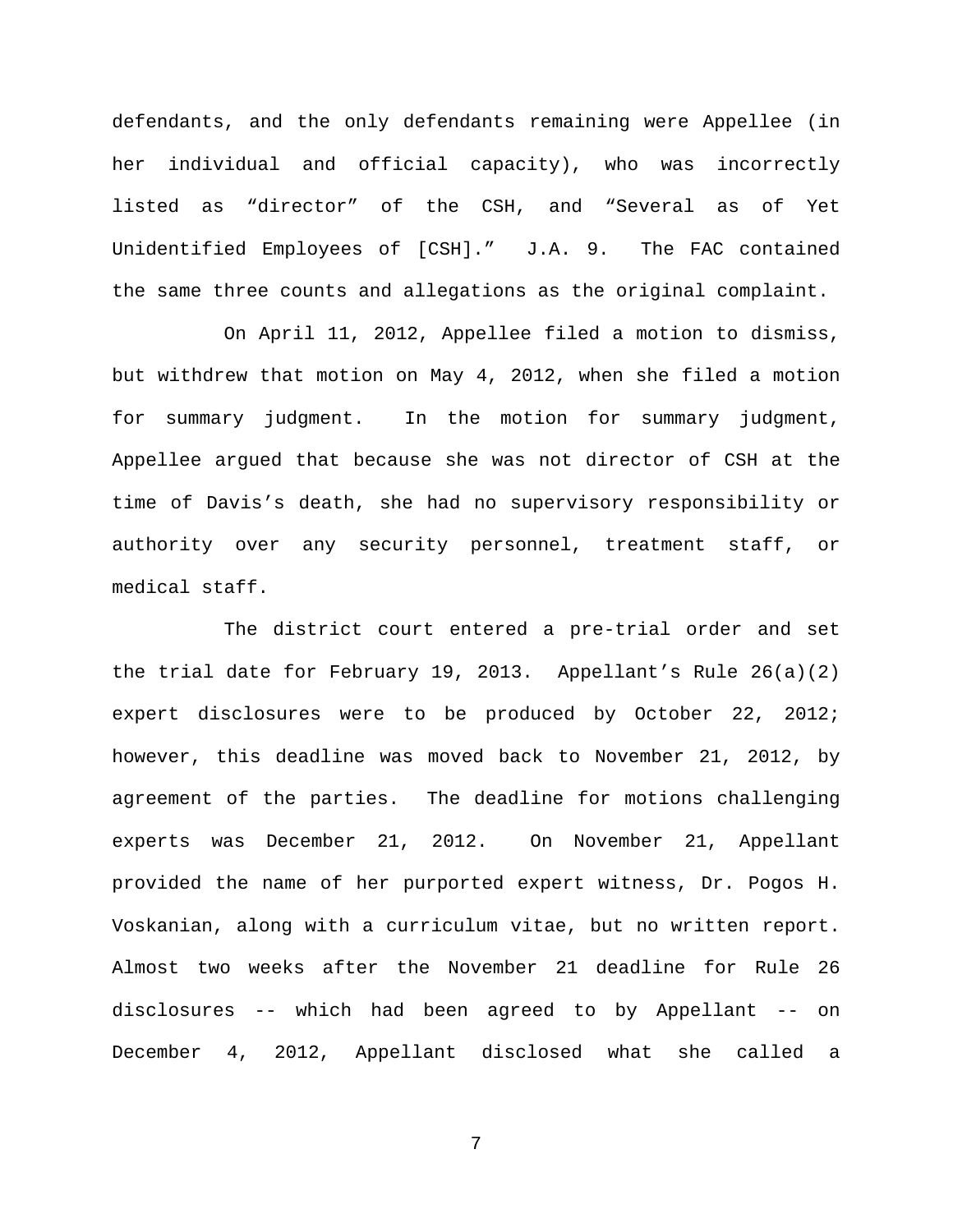"preliminary report" by Dr. Voskanian. $3$  The preliminary report, as its name suggests, was only one page and simply contained a list of the materials the expert reviewed, and two sentences of opinion:

Based on review of the above listed documents, it is my opinion to a reasonable degree of medical certainty that the care and treatment provided to Mr. Justin Lamar Davis fell substantially below an acceptable<br>standard of care. Administration of the hospital Administration of the hospital failed to provide adequate services and supervision; and members of the treatment team failed to provide adequate monitoring, safety and treatment, amounting to deliberate indifference to the patient's needs and premature death of Mr. Justin Davis.

J.A. 99.

On December 13, 2012, Appellee filed a renewed motion for summary judgment and a motion to exclude Appellant's expert witness. On December 21, 2012 -- now one month after the expert disclosure date agreed to by Appellant, and on the court's deadline for filing motions to exclude experts -- Appellant filed an additional, nine-page expert report by Dr. Voskanian.

The district court held a motions hearing on February 7, 2013, and granted the motion to exclude Dr. Voskanian the following day. See J.A. 268-70 (the "February 8 Order").

<span id="page-7-0"></span> <sup>3</sup> Appellant submits that Dr. Voskanian actually provided Appellant's counsel with the preliminary report on November 26, but "through inadvertent oversight," it was not provided to Appellee's counsel until December 4. J.A. 67.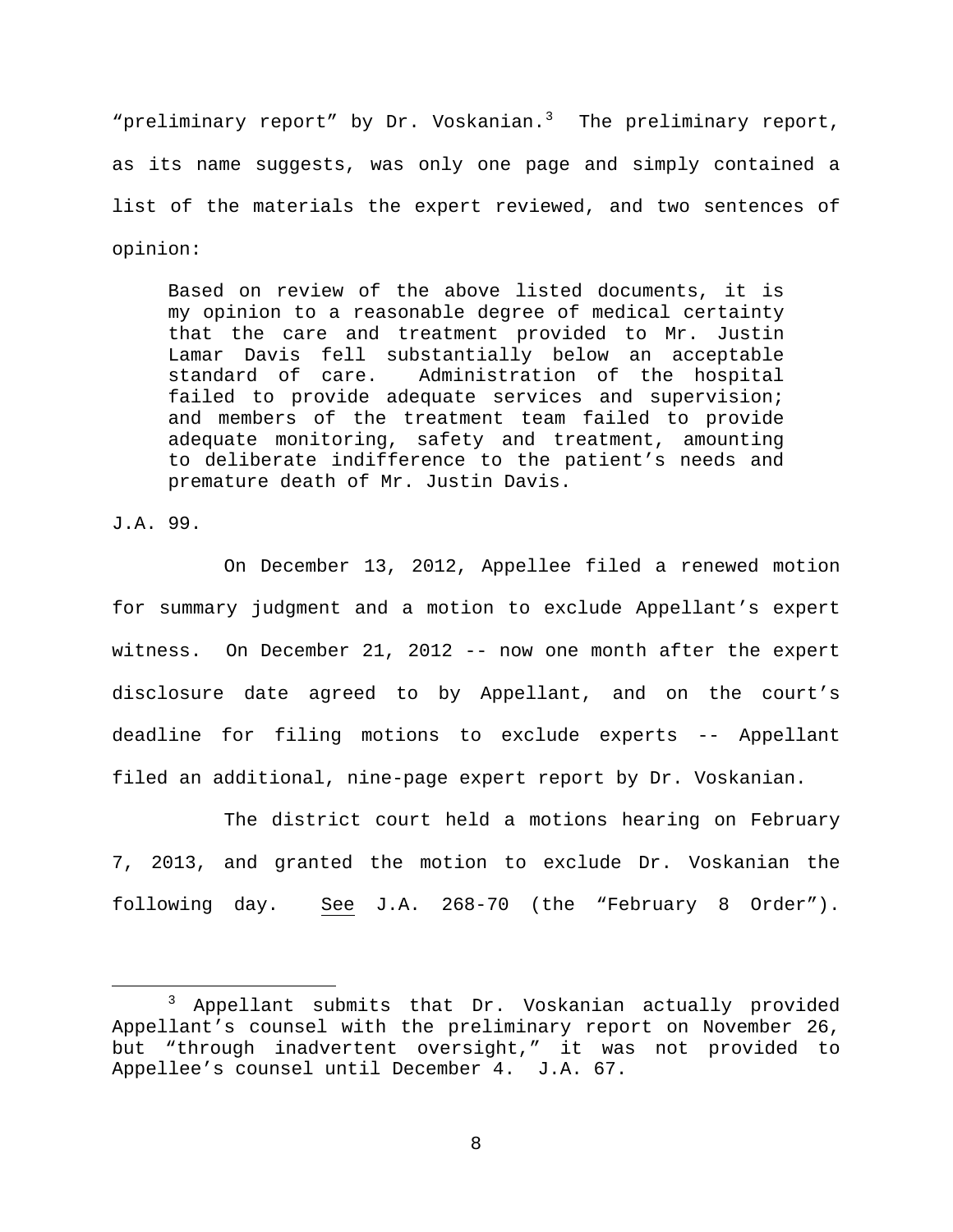Appellant then filed a Rule 59 motion to alter or amend the February 8 Order.

In the meantime, on December 27, 2012, Appellant filed a motion for leave to file a second amended complaint. She sought only to add as defendants Dr. Charles Davis -- the actual director of CSH at the time Davis was murdered -- and Dr. Yaratha.

On April 10, 2013, the district court held a hearing on the remaining outstanding motions, including the motion to amend. The court ruled from the bench, granting the motion for summary judgment, and denying the motion to amend the complaint and the Rule 59 motion to alter or amend its order excluding Dr. Voskanian. A formal order issued the following day. See J.A. 663 (the "April 11 Order").

Appellant filed a timely notice of appeal of the February 8 and April 11 Orders.

#### II.

We review the district court's exclusion of a plaintiff's expert witness, its denial of a motion to amend the complaint, and its ruling on a Rule 59 motion to alter or amend for abuse of discretion. See S. States Rack & Fixture, Inc. v. Sherwin–Williams Co., 318 F.3d 592, 595 (4th Cir. 2003); Laber v. Harvey, 438 F.3d 404, 428 (4th Cir. 2006); Sloas v. CSX Transp., Inc., 616 F.3d 380, 388 (4th Cir. 2010). As to the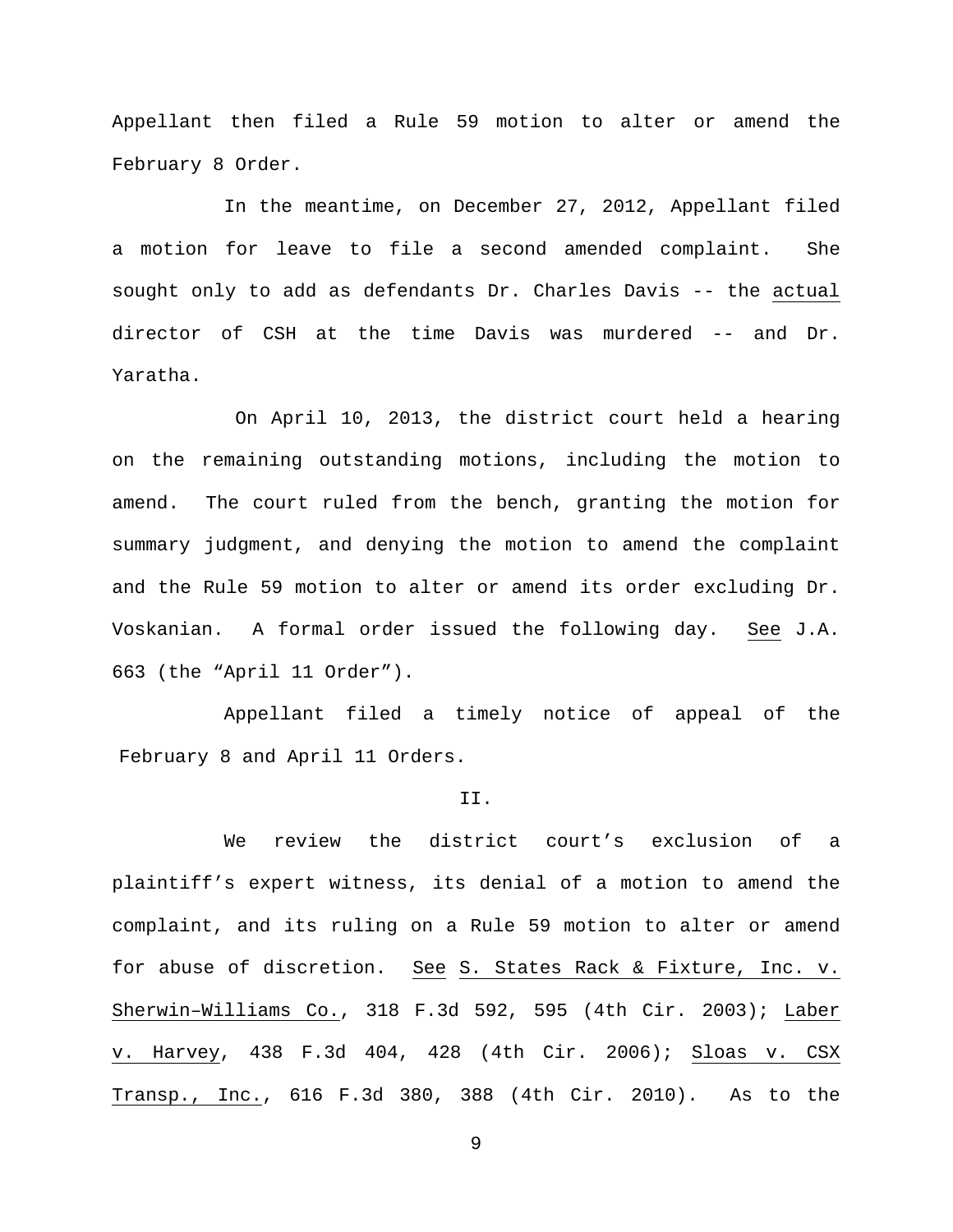motion to amend the complaint, we review the district court's analysis of the law regarding relation back de novo. See Locklear v. Bergman & Beving AB, 457 F.3d 363, 365 (4th Cir. 2006).

We review the district court's grant of summary judgment de novo. See Pisano v. Strach, 743 F.3d 927, 932 (4th Cir. 2014). Summary judgment is appropriate if a party "shows that there is no genuine dispute as to any material fact and the movant is entitled to judgment as a matter of law." Fed. R. Civ. P. 56(a). A genuine dispute exists

if the evidence is such that a reasonable jury could return a verdict for the nonmoving party. In considering a motion for summary judgment, the court is required to view the facts and draw reasonable inferences in a light most favorable to the nonmoving party. The plaintiff is entitled to have the credibility of all his evidence presumed. The party seeking summary judgment has the initial burden to show absence of evidence to support the nonmoving party's case. The opposing party must demonstrate that a triable issue of fact exists; he may not rest upon mere allegations or denials.

Shaw v. Stroud, 13 F.3d 791, 798 (4th Cir. 1994) (internal citations omitted).

III.

A.

We first discuss Appellant's challenge to the district court's exclusion of her expert, Dr. Voskanian. This issue implicates both the February 8 Order excluding Dr. Voskanian,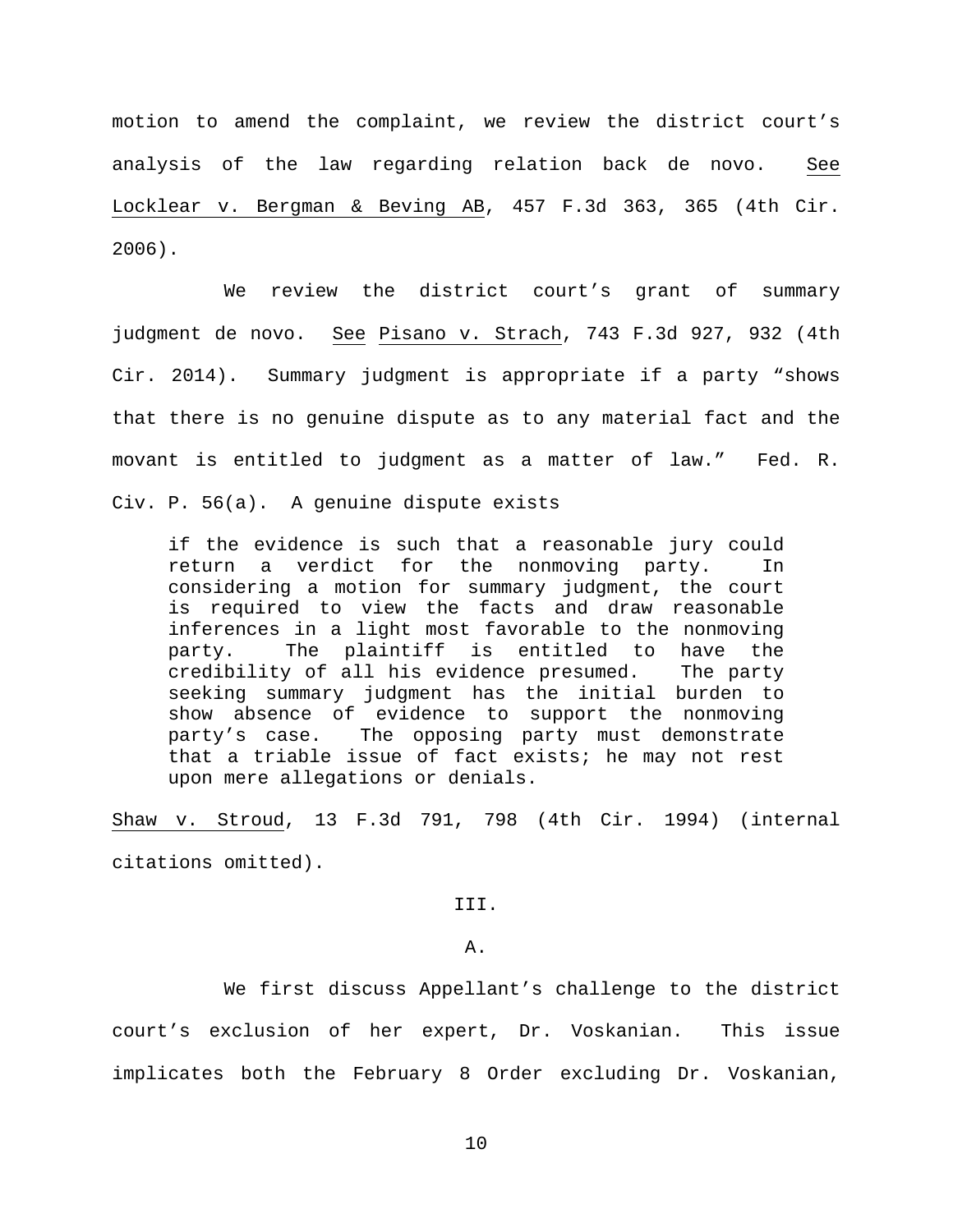and the portion of the April 11 Order denying Appellant's Rule 59 motion to alter or amend the February 8 Order.

At the February 7 motions hearing, the district court ruled as follows:

The expert will be excluded. You just can't -- if we were to allow him to testify it would just turn everything that is in the pretrial order on its head. Let me just say that I think the question of deliberate indifference, if that is the standard used in this case, is one you can argue to the jury based on what the administrators knew and when they knew it. I don't think you need an expert on that.

J.A. 558. At the April 10 hearing, regarding the Rule 59 motion, the district court stated,

Th[e] motion [to alter or amend the February 8 Order] will be denied . . . , for two reasons. First, the plaintiff was just way late in naming an expert in this case. And I know how hard it is to find experts for cases like this. But we have those deadlines so we can move in an orderly fashion. And the lateness with which the expert was identified would not allow that to happen. Second, the expert witness' report is pretty much a brief of legal conclusions in the case, and I don't think it is something that offers expert opinions on the issues on which an expert might be allowed to testify in this case.

Id. at 661.

The Pre-Trial Order in this case stated, "The parties will disclose the information required under Rule 26(a)(2) on the following schedule: Party with the burden of proof on an issue by October 22, 2012," which was later moved to November 21, 2012, by consent of the parties. Wilkins v. Cent. State Hosp., No. 3:12-cv-00152 (E.D. Va. filed Aug. 21, 2012), ECF No.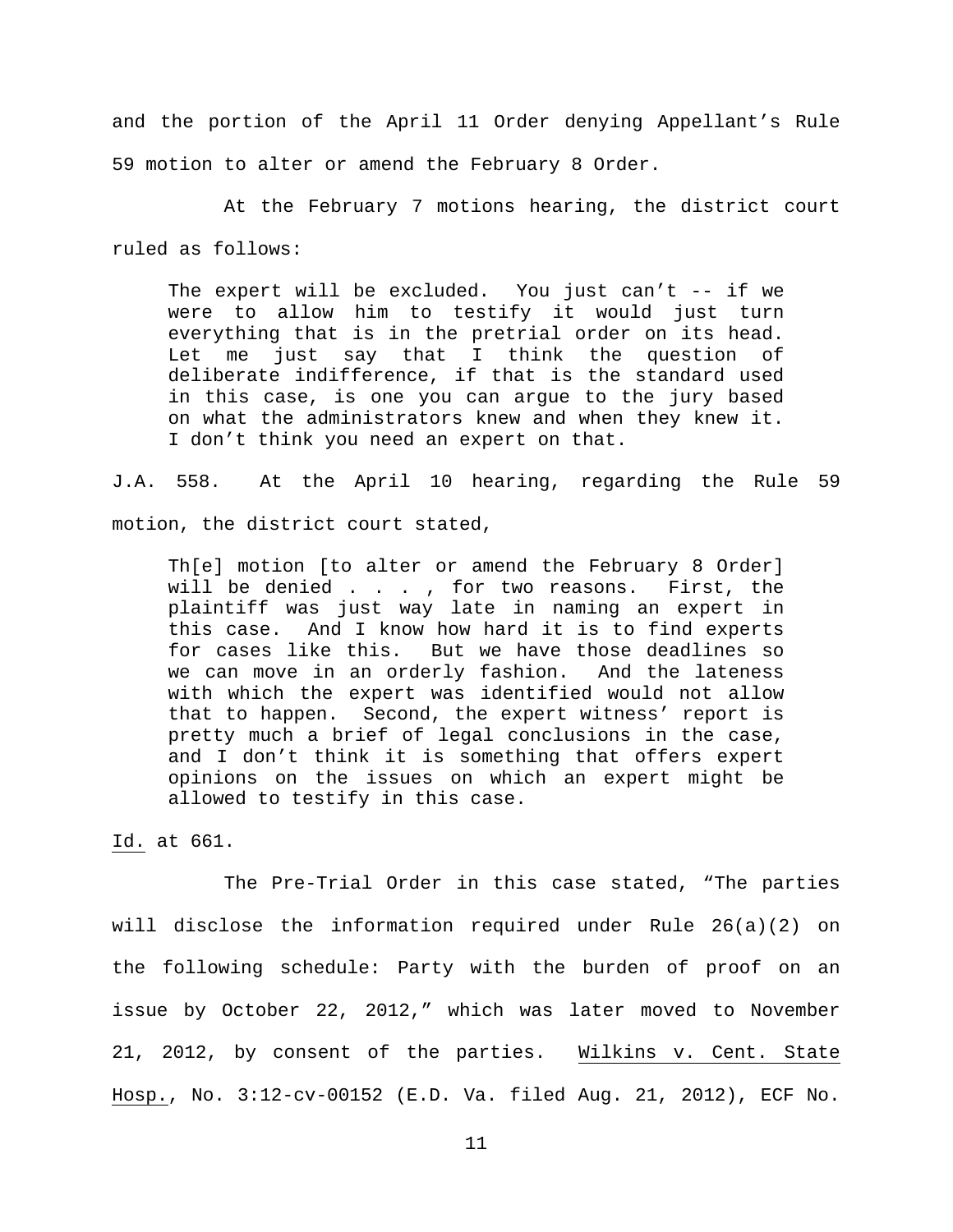26 at 2 (pre-trial order); see also id. ECF No. 30 (filed Oct. 25, 2012) (order granting consent motion to amend pre-trial order).

Federal Rule of Civil Procedure 26(a)(2) provides,

[A] party must disclose to the other parties the identity of any witness it may use at trial to present evidence under Federal Rule of Evidence 702, 703, or 705. . . . Unless otherwise stipulated or ordered by the court, this disclosure must be accompanied by a written report -- prepared and signed by the witness -- if the witness is one retained or specially employed to provide expert testimony in the case[.]

Fed. R. Civ. P.  $26(a)(2)(A)$ , (B) (emphasis supplied). Furthermore, "[a] party must make these disclosures at the time and in the sequence the court orders." Fed. R. Civ. P. 26(a)(2)(D) (emphases supplied). Therefore, because Appellant did not disclose the written report by the agreed-upon deadline, she necessarily violated the Pre-Trial Order and Rule 26(a)(2).

In light of this violation, we cannot say the district court abused its discretion in excluding Dr. Voskanian as an appropriate sanction. Rule 37(c)(1) provides,

If a party fails to provide information or identify a witness as required by Rule 26(a) or (e), the party is not allowed to use that information or witness to supply evidence on a motion, at a hearing, or at a trial, unless the failure was substantially justified or is harmless.

Fed. R. Civ. P. 37(c)(1). This court has explained,

Rule 26 disclosures are often the centerpiece of discovery in litigation that uses expert witnesses. A party that fails to provide these disclosures unfairly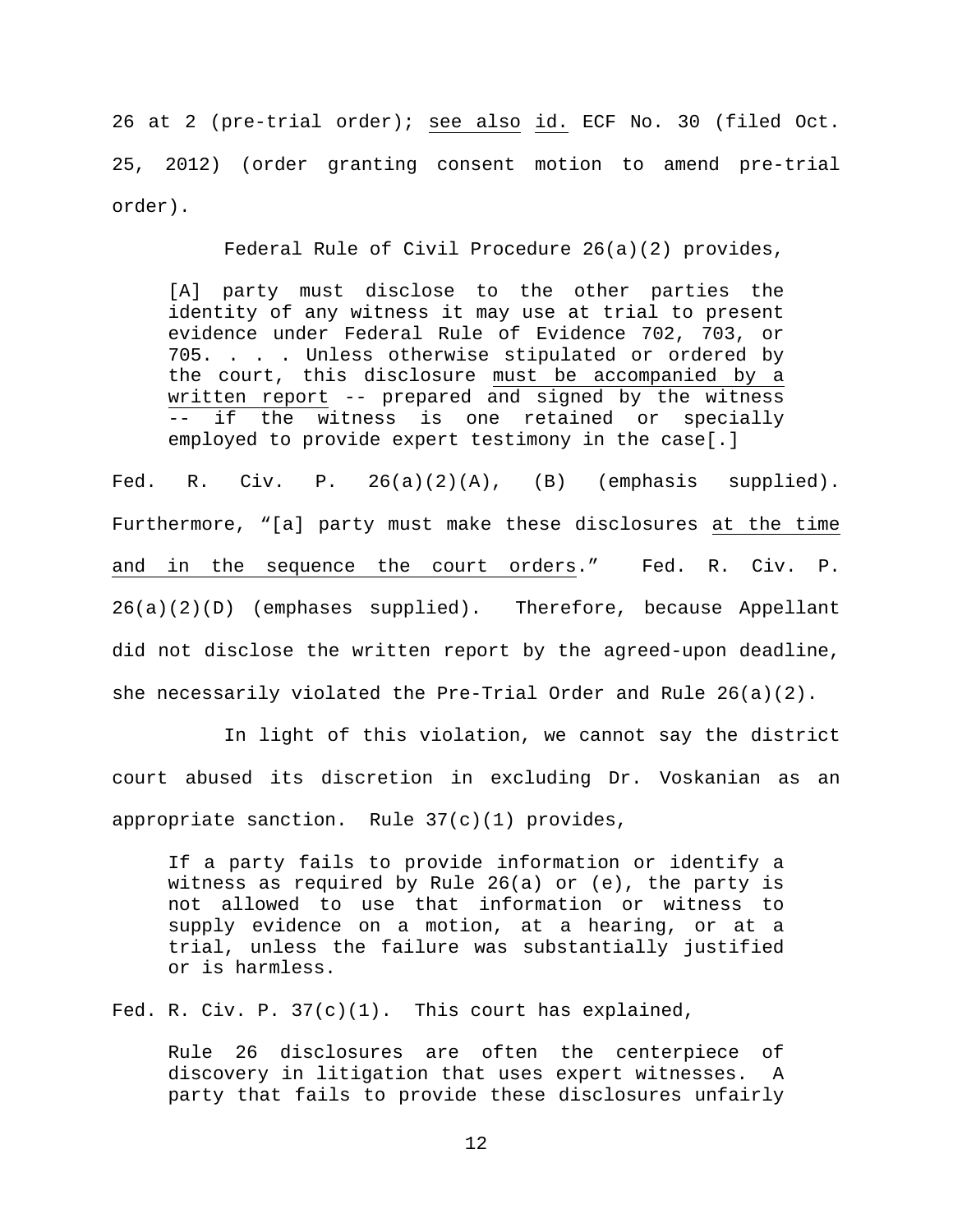inhibits its opponent's ability to properly prepare, unnecessarily prolongs litigation, and undermines the district court's management of the case. For this reason, "we give particularly wide latitude to the district court's discretion to issue sanctions under Rule  $37(c)(1)$ ."

Saudi v. Northrop Grumman Corp., 427 F.3d 271, 278-79 (4th Cir. 2005) (quoting S. States Rack & Fixture, Inc. v. Sherwin– Williams Co., 318 F.3d 592, 595 (4th Cir. 2003)) (alteration omitted); see also S. States, 318 F.3d at 592 n.2 ("The Rule 37(c) advisory committee notes emphasize that the 'automatic sanction' of exclusion 'provides a strong inducement for disclosure of material that the disclosing party would expect to use as evidence.'" (quoting Fed. R. Civ. P. 37(c) advisory committee note, 1993 Amendment) (emphasis supplied)).<sup>[4](#page-12-0)</sup>

In Southern States, we elaborated,

The language of Rule  $37(c)(1)$  provides two exceptions to the general rule excluding evidence that a party seeks to offer but has failed to properly disclose: (1) when the failure to disclose is "substantially justified," and (2) when the nondisclosure is "harmless."

. . .

[I]n exercising its broad discretion to determine whether a nondisclosure of evidence is substantially justified or harmless for purposes of a Rule 37(c)(1)

<span id="page-12-0"></span> $4$  See also Campbell v. United States, 470 F. App'x 153, 156 (4th Cir. 2012) (per curiam) ("[T]he Federal Rules impose an 'automatic sanction' of exclusion of a party's expert witness for failure to adhere to the expert witness requirements set forth in Rule 26(a)." (quoting S. States, 318 F.3d at 592 n.2)).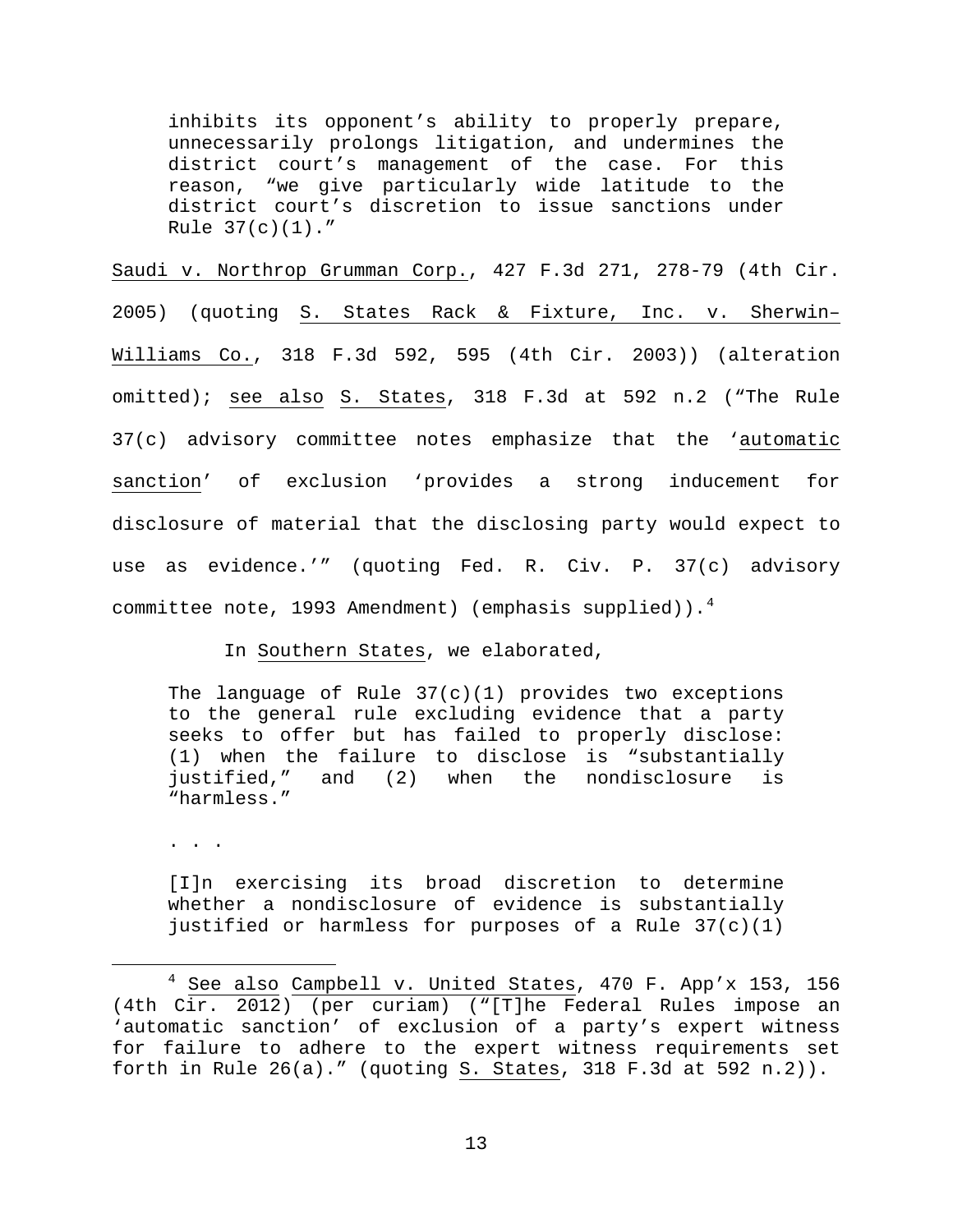exclusion analysis, a district court should be guided by the following factors: (1) the surprise to the party against whom the evidence would be offered; (2) the ability of that party to cure the surprise; (3) the extent to which allowing the evidence would disrupt the trial; (4) the importance of the evidence; and (5) the non-disclosing party's explanation for its failure to disclose the evidence.

318 F.3d at 596-97 (emphasis supplied) (alterations omitted). The burden of establishing these factors lies with the nondisclosing party -- in this case, Appellant. See id. at 596 ("'It is the obligation of the party facing sanctions for belated disclosure to show that its failure to comply with Rule 37(c)(1) was either justified or harmless.'" (quoting Wilson v. Bradlees of New England, Inc., 250 F.3d 10, 21 (1st Cir. 2001)) (alterations omitted). Appellant argues that the district court was required to weigh the Southern States factors before excluding Dr. Voskanian, it failed to do so, and even if it had done so, it would have concluded that the late disclosure was harmless.[5](#page-13-0) We disagree on all counts.

First of all, the district court was not required to tick through each of the Southern States factors. Southern States explains that district courts have "broad discretion" to decide harmlessness and "should" -- not "shall" -- "be guided by" the five factors. S. States, 318 F.3d at 597; see also

<span id="page-13-0"></span> <sup>5</sup> Appellant does not argue the late disclosure was "substantially justified." S. States, 318 F.3d at 597.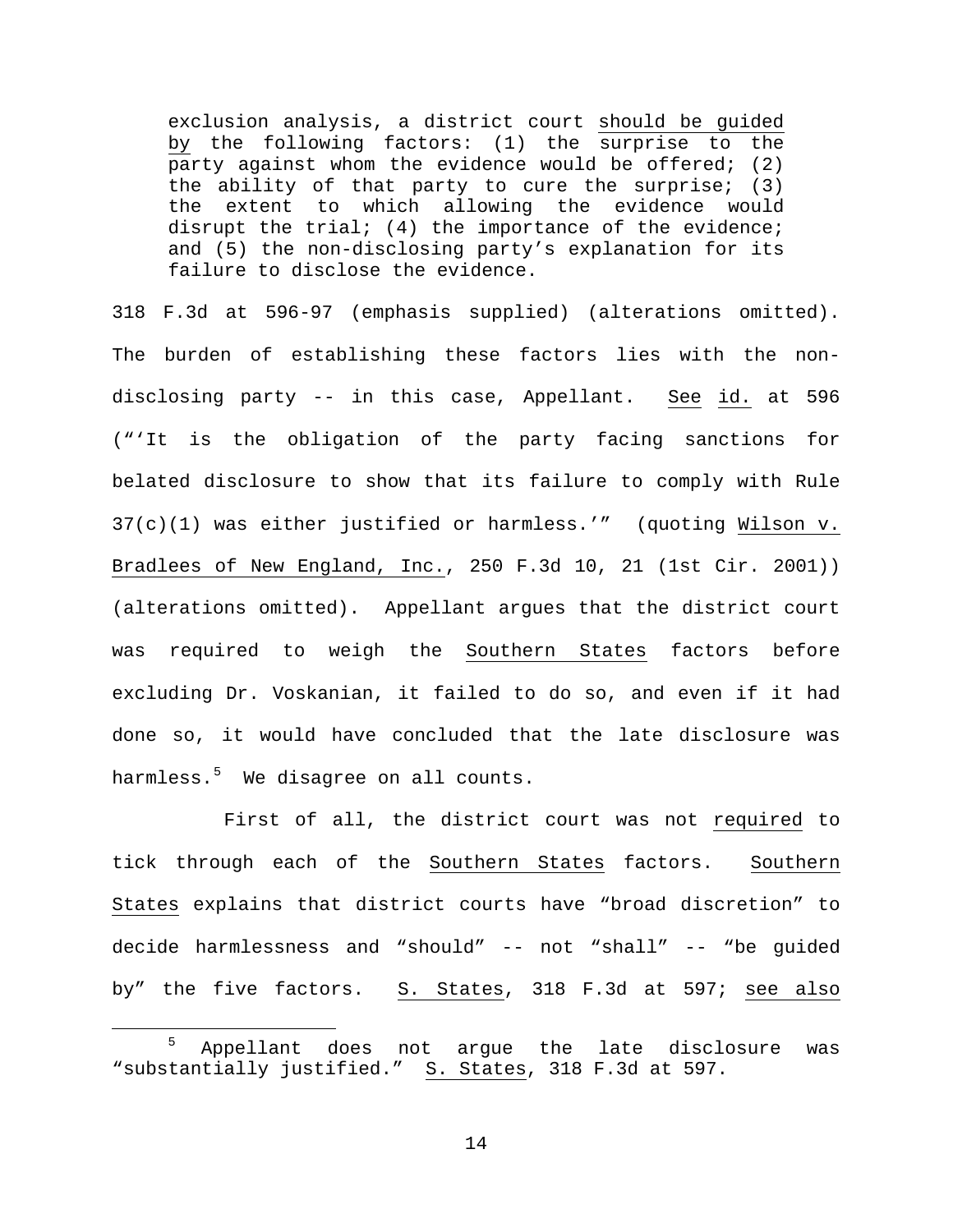United States v. Maria, 186 F.3d 65, 70 (2d Cir. 1999) ("[T]he common meaning of 'should' suggests or recommends a course of action, while the ordinary understanding of 'shall' describes a course of action that is mandatory."); Hoyle v. Freightliner, LLC, 650 F.3d 321, 330 (4th Cir. 2011) ("[T]he fact that the district court did not expressly mention the five-factor test we adopted in Southern States is not indicative of an abuse of discretion."); Carr v. Deeds, 453 F.3d 593, 604 (4th Cir. 2006) (affirming the district court's exclusion of testimony for Rule 26(a) violation when the Southern States factors were not mentioned). Thus, the district court's failure to cite Southern States and specifically address each of the five factors listed therein does not amount to an abuse of discretion.

Second, the district court implicitly addressed some of the Southern States factors when deciding whether to exclude Dr. Voskanian as an expert witness. For example, it invoked the third factor when it discussed the disruption of the trial date and Pre-Trial scheduling order. See J.A. 558 ("[I]f we were to allow him to testify it would just turn everything that is in the pretrial order on its head."); id. at 661 ("[T]he plaintiff was just way late in naming an expert in this case. . . . [W]e have those deadlines so we can move in an orderly fashion. And the lateness with which the expert was identified would not allow that to happen."). The district court also touched on the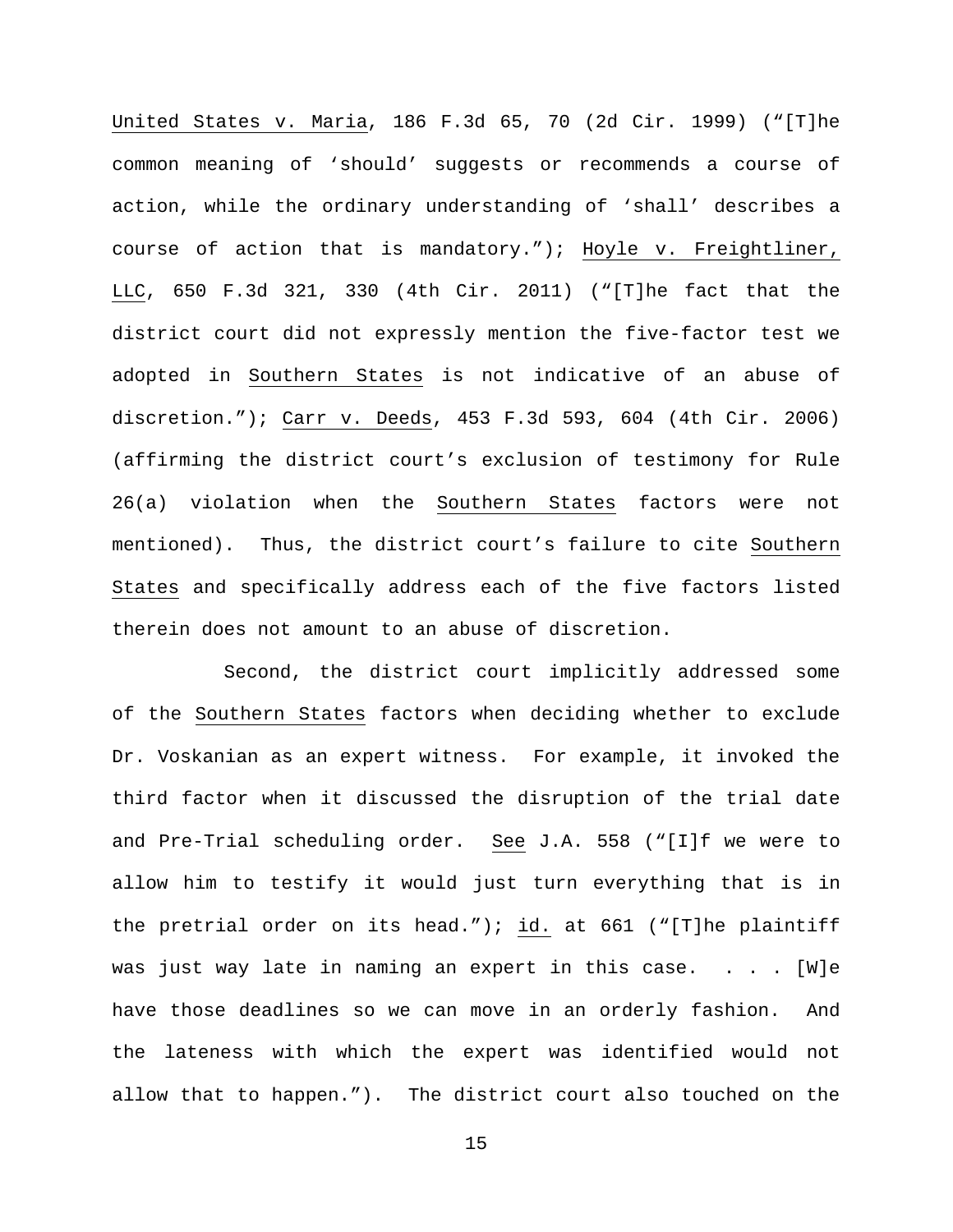fourth factor, when it stated that the expert testimony would not assist a trier of fact. See id. at 558 ("Let me just say that I think the question of deliberate indifference . . . is one you can argue to the jury based on what the administrators knew and when they knew it. I don't think you need an expert on that."); id. at 661 ("[T]he expert witness' report is pretty much a brief of legal conclusions in the case, and I don't think it is something that offers expert opinions on the issues on which an expert might be allowed to testify in this case."). And, as to factor five, Appellant provided no reason whatsoever for its failure to disclose the evidence in a timely manner. See Appellant's Br. 28-29 (providing arguments on the first four factors but not the fifth).

Finally, our own review of the Southern States factors demonstrates that Appellant's error was far from harmless. In addition to the reasons provided by the district court, Appellant's initial disclosure failed to provide Appellee with any concrete explanation of Dr. Voskanian's potential testimony. The disclosure was made after the agreed-upon expert disclosure date, after discovery was closed, after Appellee filed a motion for summary judgment, and on the very date set by the court for the filing of motions to exclude experts. It is hard to accept that these events would not serve as a surprise to Appellee, or that Appellee could easily cure such a surprise. See Hoyle, 650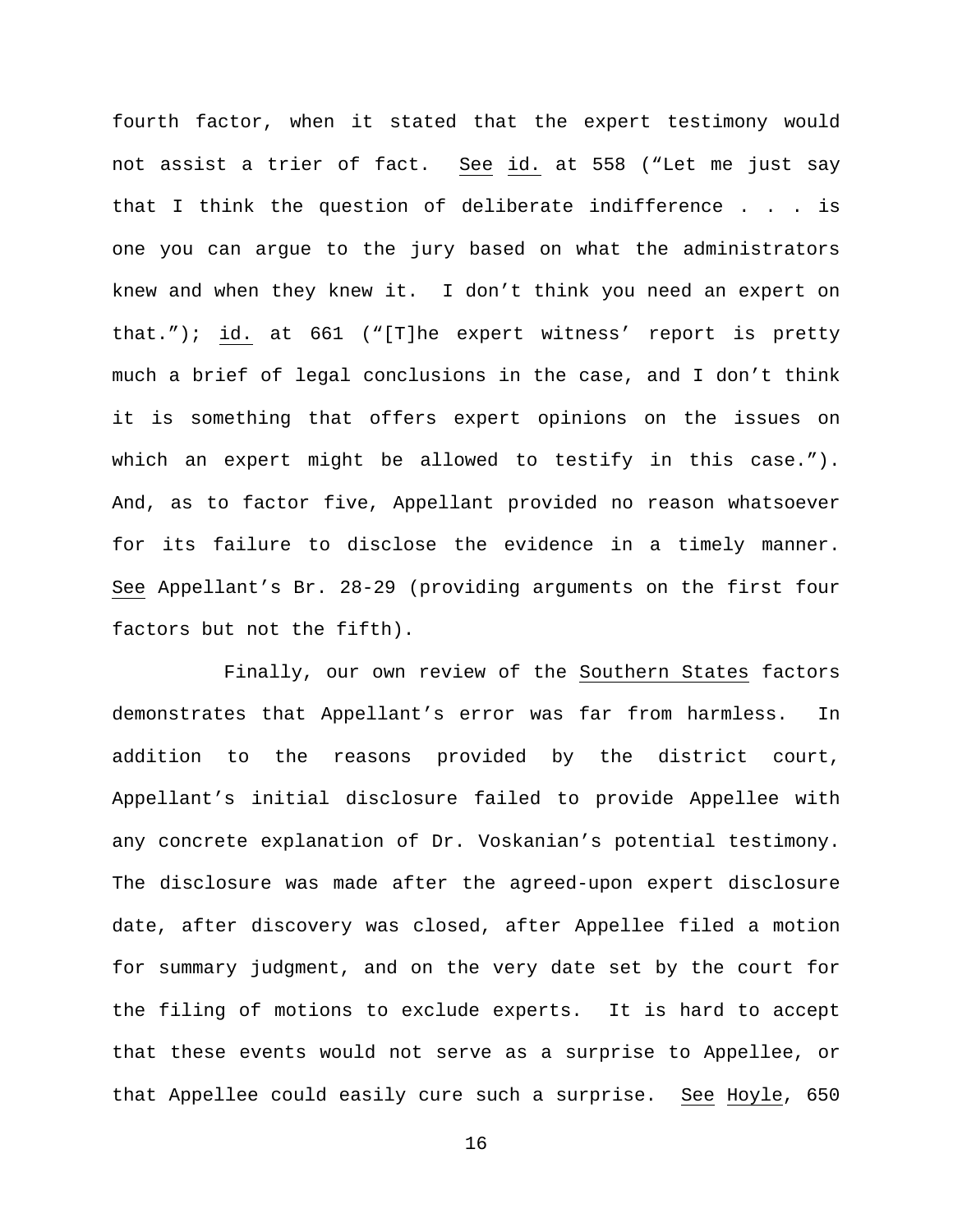F.3d at 330 (finding no abuse of discretion where district court excluded expert declaration when the disclosing party notified his opponent of the declaration "not only after the close of discovery but after [the opponent] had filed its motion for summary judgment").

For these reasons, we find no abuse of discretion in the district court's exclusion of Dr. Voskanian as an expert witness.

B.

We next turn to Appellant's argument that the district court abused its discretion in denying her motion to amend her complaint for the second time.

In the proposed amended complaint, Appellant sought to add two defendants: Dr. Davis, director of CSH at the time Justin Davis was murdered, and Dr. Yaratha, the psychiatrist on Justin Davis's treatment team at CSH. The district court denied the motion because it would be futile, i.e., there was no evidence of a "pervasive risk of constitutional injury" and no evidence that Drs. Davis and Yaratha were "deliberately indifferent to the knowledge of the risk." J.A. 659. As explained more fully below, we hold that Appellant's proposed third amended complaint would not relate back; therefore, we affirm the district court on that ground. See United States v. Aparicio-Soria, 740 F.3d 152, 154 (4th Cir. 2014) (en banc) ("We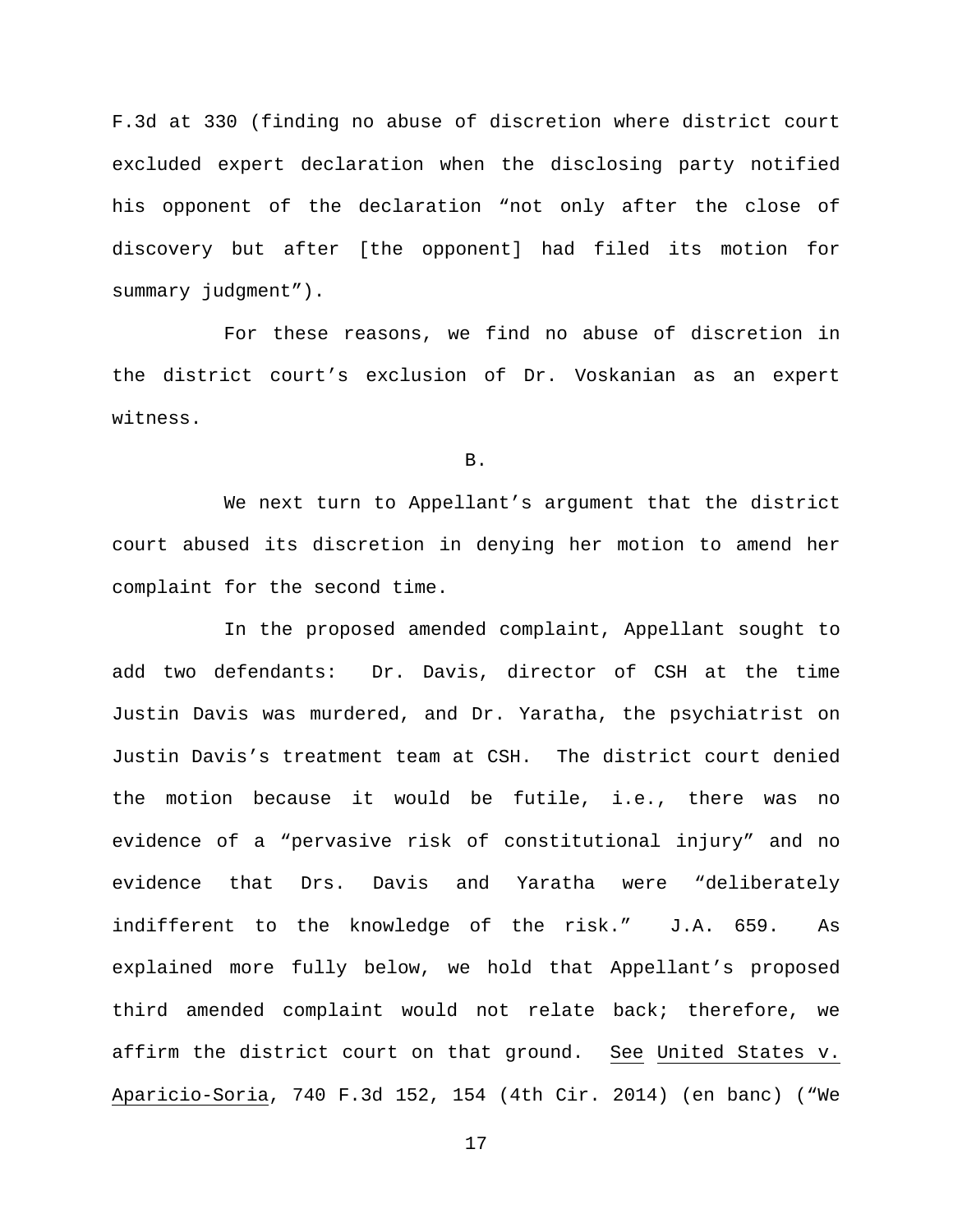may . . . affirm the district court on any ground in the record[.]").

1.

Appellant filed the second motion to amend and proposed amended complaint on December 27, 2012, ten months after the statute of limitations had expired. See Lewis v. Richmond City Police Dep't, 947 F.2d 733, 735 (4th Cir. 1991) ("There is no federal statute of limitations for § 1983 claims, so the state limitations period which governs personal injury actions is applied. . . . Virginia has a two-year statute of limitations for personal injury claims." (citing Va. Code Ann. § 8.01–243(A))); A Soc'y Without A Name v. Virginia, 655 F.3d 342, 348 (4th Cir. 2011) (applying Virginia law) ("With regard to the § 1983 . . . claim[], the statute-of-limitations period . . . is two years."). Therefore, "unless the amended complaint . . . relates back to the date of the original filing, it will be barred by the statute of limitations and subject to dismissal." Locklear v. Bergman & Beving AB, 457 F.3d 363, 365 (4th Cir. 2006).

In determining whether an amended complaint relates back, we look to Federal Rule of Civil Procedure  $15(c)(1)$ , which provides,

An amendment to a pleading relates back to the date of the original pleading when,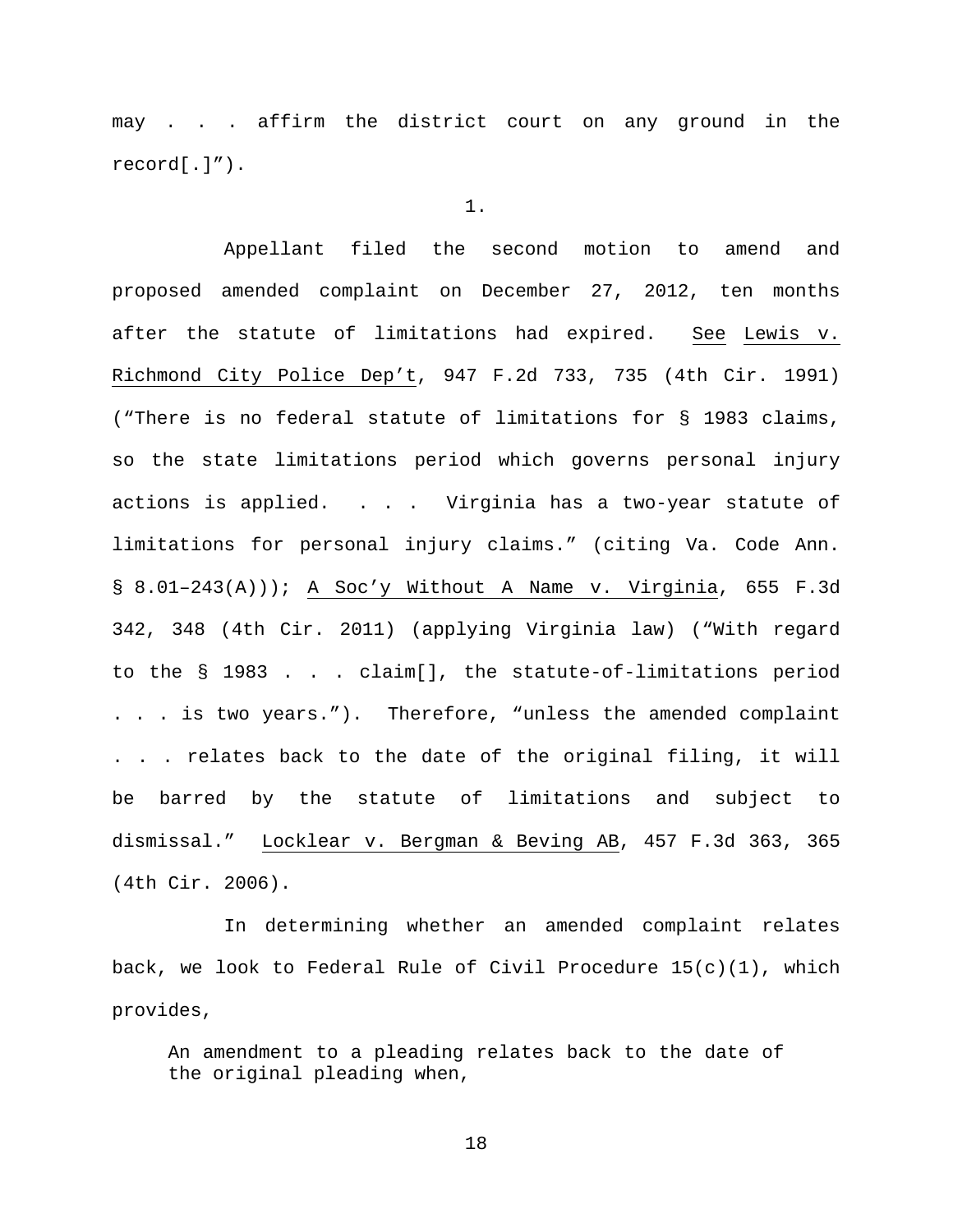. . .

(B) the amendment asserts a claim or defense that arose out of the conduct, transaction, or occurrence set out -- or attempted to be set out -- in the original pleading; or

(C) the amendment changes the party or the naming of the party against whom a claim is asserted, if Rule 15(c)(1)(B) is satisfied and if, within the period provided by Rule 4(m) for serving the summons and complaint,  $6$  the party to be brought in by amendment:

(i) received such notice of the action that it will not be prejudiced in defending on the merits; and

(ii) knew or should have known that the action would have been brought against it, but for a mistake concerning the proper party's identity.

Fed. R. Civ. P.  $15(c)(1)$ ; see also Robinson v. Clipse, 602 F.3d 605, 608 (4th Cir. 2010) (explaining that when a proposed amendment changes the party against whom a claim is asserted, the amending party must satisfy the requirements set forth in Rule  $15(c)(1)(C)(i)$  and  $(ii)$ . This rule "presumes that the amending party can make the amendment, although it does constrain substantially the type of amendment that may relate back." Goodman v. Praxair, Inc., 494 F.3d 458, 469 (4th Cir. 2007) (en banc).

<span id="page-18-0"></span> $6$  Rule  $4(m)$  requires that a defendant be served within 120 days after the complaint is filed, absent good cause. See Fed. R. Civ. P. 4(m).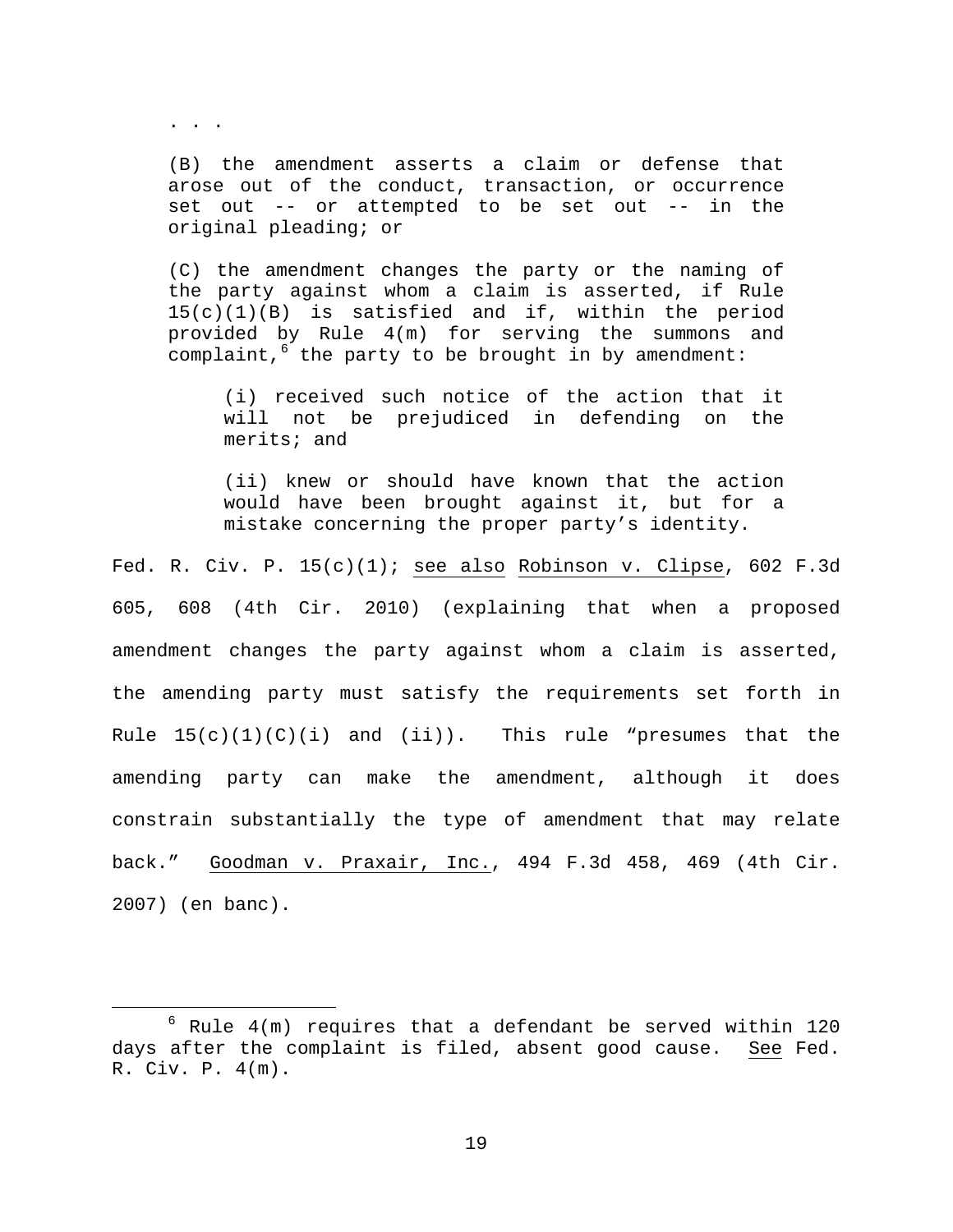When an amendment seeks to add a defendant, the focus turns to the notice to that individual or entity. Specifically, as to Rule  $15(c)(1)(C)(ii)$ , the Supreme Court has clarified, "The question . . . is not whether [the amending party] knew or should have known the identity of  $\ldots$  . the proper defendant, but whether [the potential defendant] knew or should have known that it would have been named as a defendant but for an error." Krupski v. Costa Crociere, 560 U.S. 538, 548 (2010). We have explained,

Rule [15]'s description of when such an amendment relates back to the original pleading focuses on the notice to the new party and the effect on the new<br>party that the amendment will have. These core party that the amendment will have. requirements preserve for the new party the protections of a statute of limitations. They assure that the new party had adequate notice within the limitations period and was not prejudiced by being added to the litigation.

Goodman, 494 F.3d at 470 (citation omitted) (emphases in original); see also Norton v. Int'l Harvesters Co., 627 F.2d 18, 20 (7th Cir. 1980) ("[P]rejudice within the meaning of [Rule 15] is prima facially established where a party named as an additional defendant in the amended complaint is deprived of the defense of the statute of limitations."); Hageman v. Signal L. P. Gas, Inc., 486 F.2d 479, 484 (6th Cir. 1973) ("[A]n amendment adding another party is a new cause of action which cannot be added after the time limitation has expired."); cf. Goodman, 494 F.3d at 468 ("Rule 15(c) must be understood to freely permit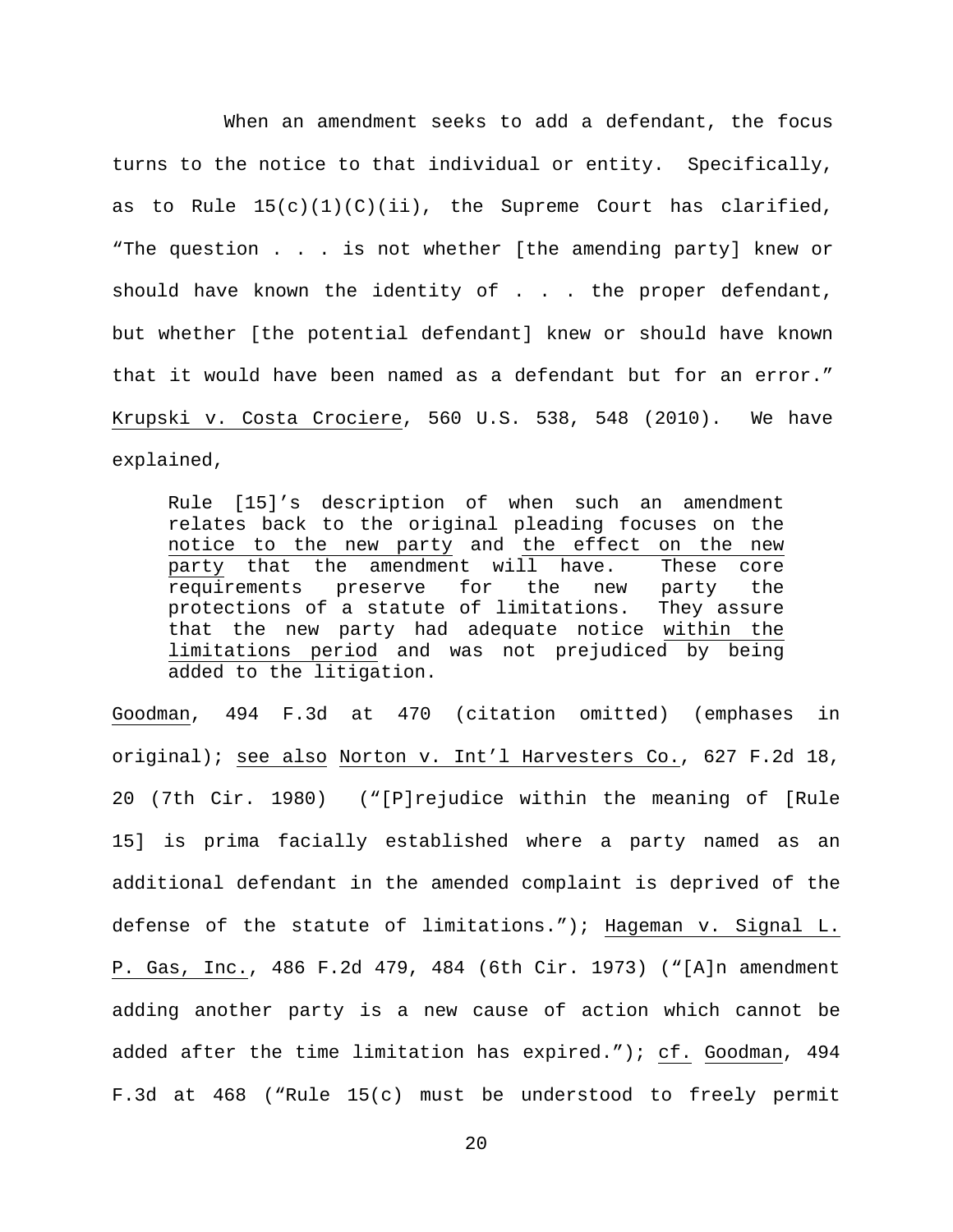amendment of pleadings and their relation-back so long as the policies of statutes of limitations have been effectively served.").

# 2.

The proposed amended complaint in this case clearly meets the first requirement of Rule  $15(c)(1)(C)(3)$  -- that Rule  $15(c)(1)(B)$  is satisfied, that is, the claims in the amended complaint "arose out of the conduct, transaction, or occurrence" in the original complaint -- because it seeks to add defendants rather than to alter the underlying causes of action. See Locklear, 457 F.3d at 365-66. Therefore, we focus on whether, within the period of time provided by Rule 4(m), Drs. Davis and Yaratha "received such notice of the action that [they] w[ould] not be prejudiced in defending on the merits," and "knew or should have known that the action would have been brought against [them], but for a mistake concerning the proper party's identity." Fed. R. Civ. P.  $15(c)(1)(c)(i)$ , (ii).

Appellant argues that Drs. Davis and Yaratha had notice of the complaint and thus, "there was absolutely no prejudice that could be identified." Appellant's Br. 32. However, the record evidence shows that Dr. Yaratha did not receive notice of the lawsuit against Appellee until he was asked to attend a deposition in the matter on November 8, 2012 -- eight months after the initial complaint was filed and the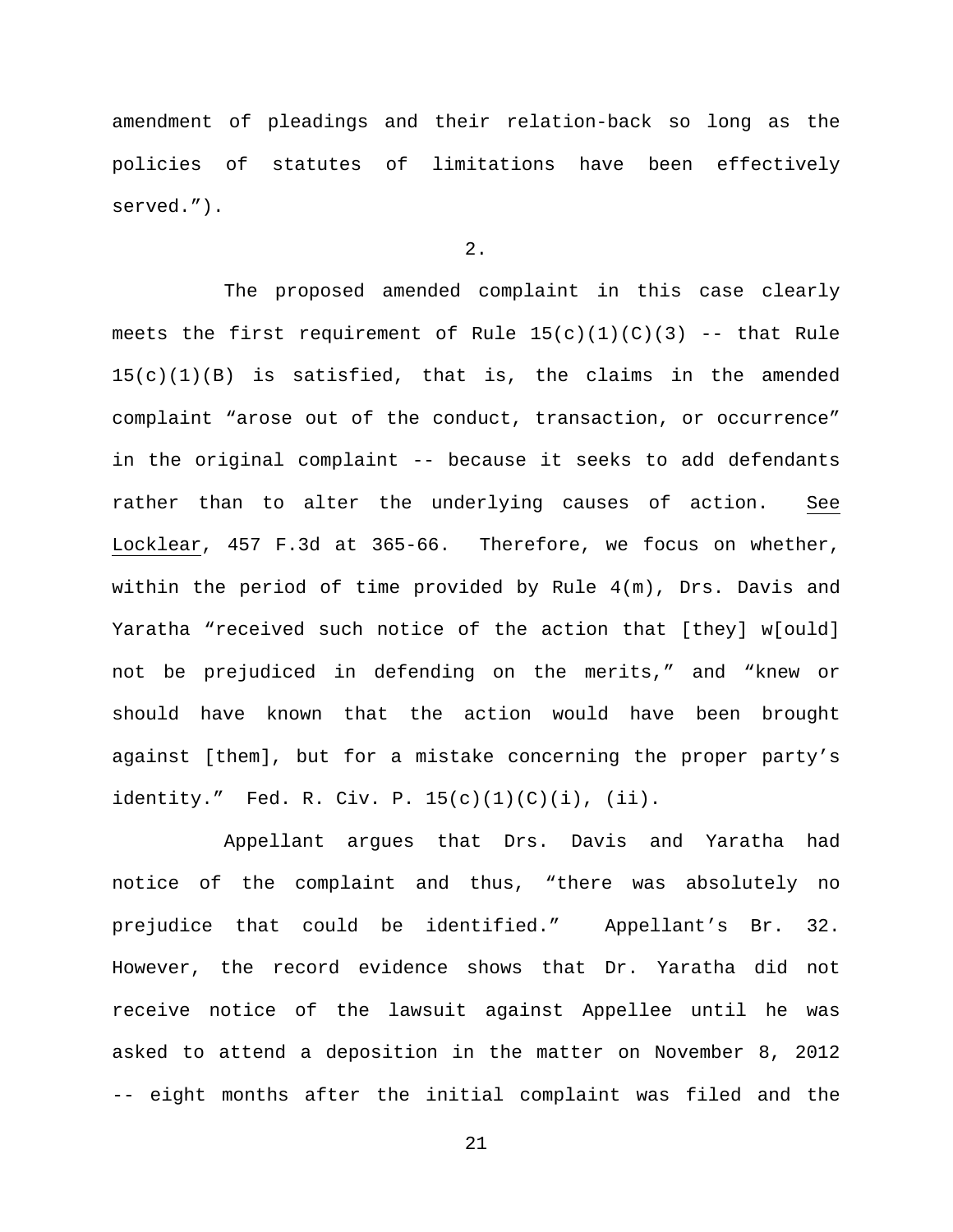statute of limitations had expired, and four months after the time period set forth in Rule 4(m). See J.A. 260 (Yaratha Declaration) ("I first became aware of the lawsuit . . . on November 8, 2012, when I was asked to attend a deposition in this matter."). Dr. Davis was not made aware until December 28, 2012, when he received an email from Appellee's office about the case -- ten months after the initial complaint was filed and the statute of limitations had expired, and six months after the time period set forth in Rule 4(m). See id. at 259 (Davis Declaration), 467-68 (Davis Deposition).

Appellant offers no evidence to the contrary. Instead, she merely contends that Drs. Davis and Yaratha "clearly had notice of the complaint," based on the allegations that they were represented by the same office as Appellee. Appellant's Br. 32. There is zero support in the record for this contention. Rather, it is belied by the record. See J.A. 444, 489 (indicating that Dr. Davis and Dr. Yaratha were represented at their depositions by the law firm Rawls McNelis & Mitchell, not by the Office of the Attorney General, which represented Appellee). Appellant further asserts that Dr. Davis had notice of the lawsuit because he "still has an office and practices medicine [at CSH]." Appellant's Br. 35. This assertion is also belied by the record. See J.A. 449-50 (Dr.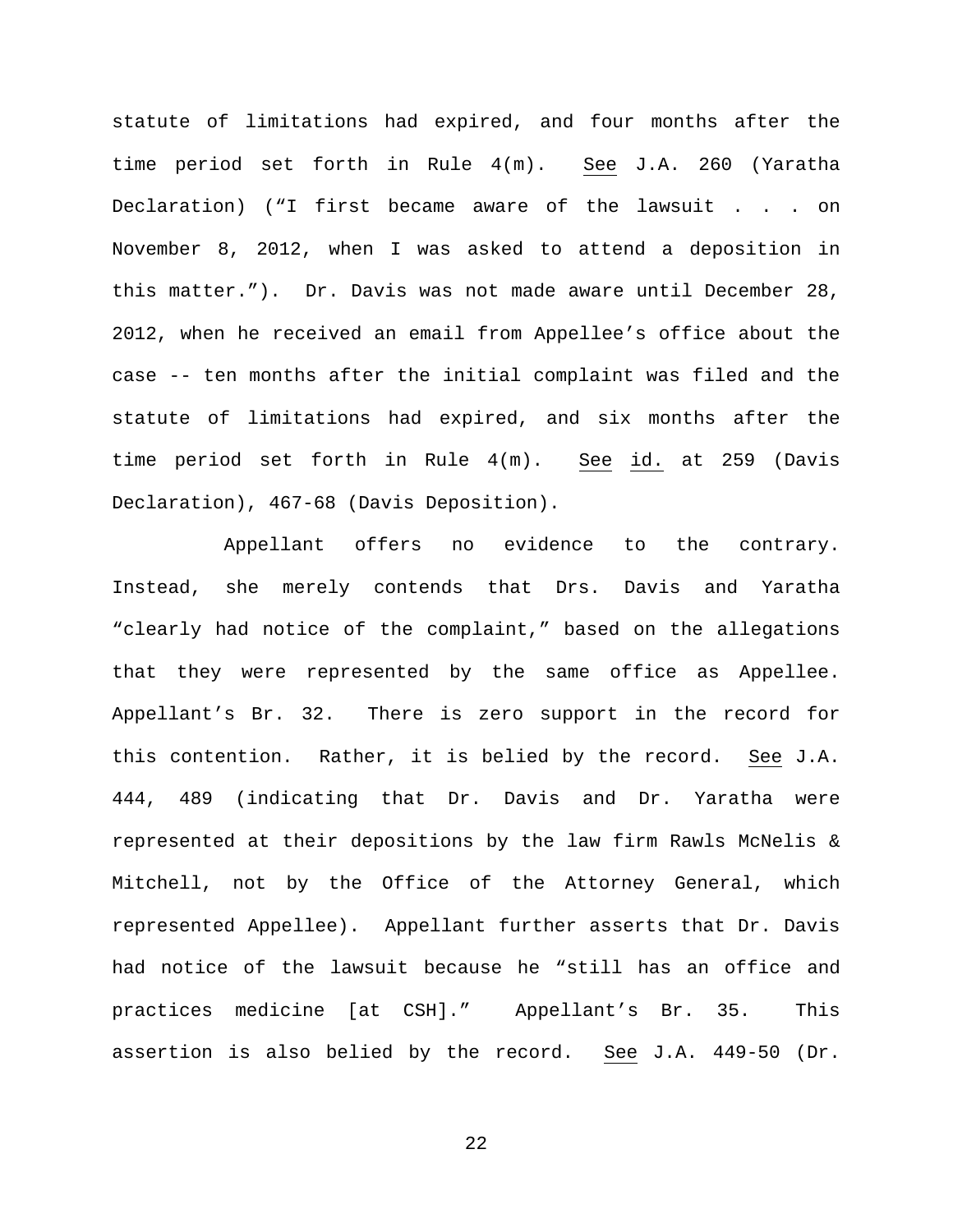Davis's deposition, stating that he retired from CSH in May 2010).

Appellant also submits that knowledge should be imputed to Drs. Davis and Yaratha because they have "'a sufficient identity of interest with the original defendant.'" Appellant's Br. 36 (quoting Goodman, 494 F.3d at 474). Goodman states, "we can conclude that when a plaintiff alleges a comprehensible claim against one of a group of closely related and functioning business entities or corporations, the other entities in that group, barring a contrary showing, will be charged with knowledge under Rule 15[] of the entity properly answerable to the claim." Goodman, 494 F.3d at 475.

But in Goodman, the business entities in question were a parent and subsidiary corporation, which were represented by the same lawyers. See Goodman, 494 F.3d at 475. Indeed, the subsidiary corporation in Goodman "concede[d] it had notice but thought . . . that Goodman intended to sue [the parent corporation]." Id. This case is markedly different. As explained above, the evidence demonstrates that Drs. Yaratha and Davis did not receive notice of the lawsuit against Appellee until November 8, 2012, and December 28, 2012, respectively, and they had different attorneys than Appellee. Moreover, Appellant has provided no evidence that Dr. Davis even kept in touch with the employees at CSH after his retirement in May 2010 such that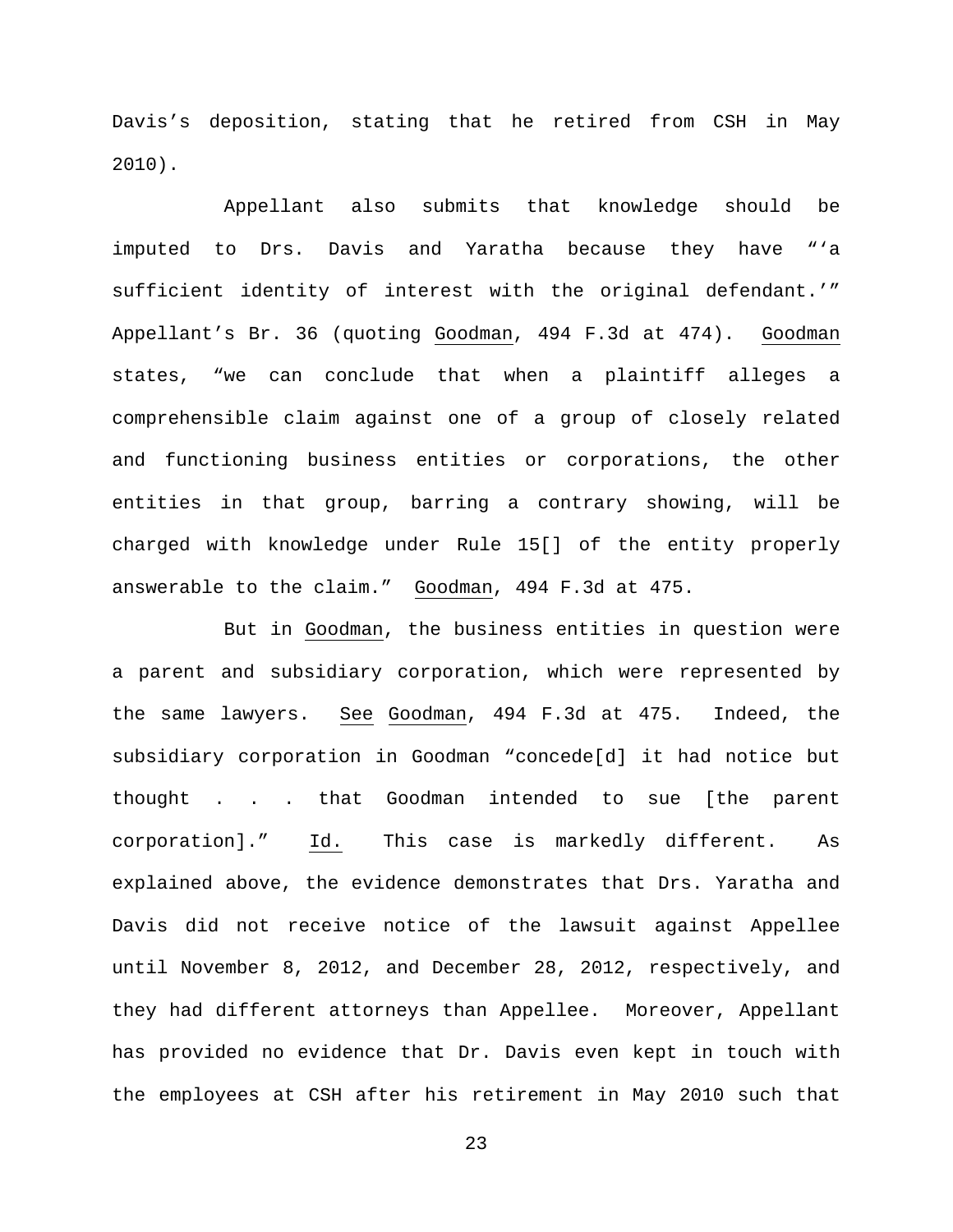he could still even be considered "closely related" to CSH. Goodman, 494 F.3d at 475. There is likewise no evidence that Dr. Yaratha worked so closely with Appellee as to be imputed with knowledge of the lawsuit against her.

Therefore, in reviewing the evidence presented at summary judgment, we must conclude that Drs. Davis and Yaratha "received [no] notice of the action" against Appellee within the 120-day period set forth in Rule 4(m) and were thus "prejudiced in defending [the claim] on the merits." Fed. R. Civ. P.  $15(c)(1)(C)(i)$ . Compare Krupski, 560 U.S. at 554 (holding that amended complaint should relate back because the district court found that the added party had "constructive notice" of the initial complaint within the Rule 4(m) period, and the added party did not challenge that finding), with J.A. 657-58 (district court finding that "neither [Dr.] Yaratha or [Dr.] Davis had notice of the suit within 120 days of its filing"). Appellant has likewise failed to produce any evidence that the potential defendants "knew or should have known" that the action would have been brought against them, but for an error in naming Appellee. Fed. R. Civ. P. 15(c)(1)(C)(ii); Krupski, 560 U.S. at 548. Thus, the proposed amendment to the complaint would not relate back, and the district court did not abuse its discretion in denying the motion to amend.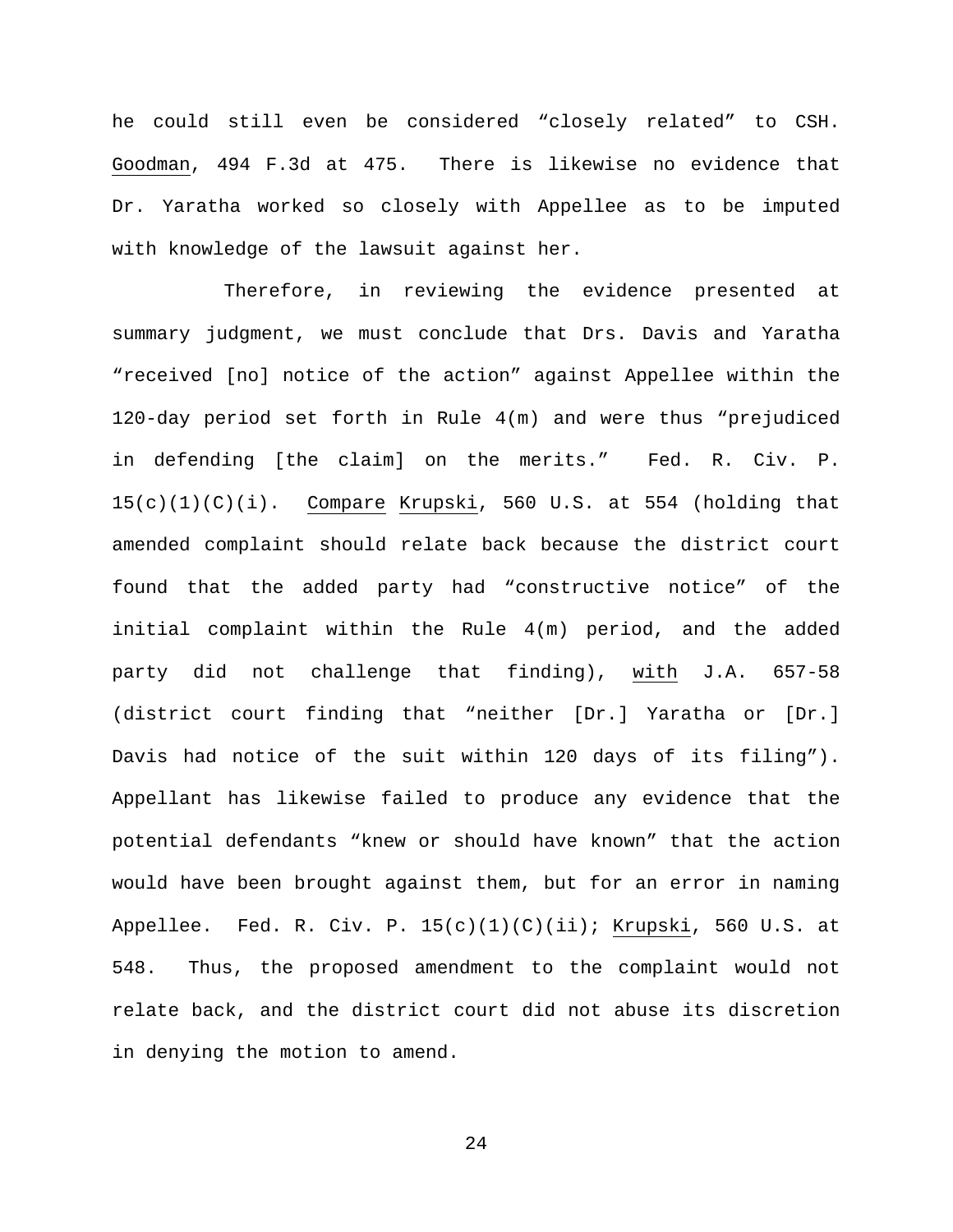We now turn to whether the district court erred in granting summary judgment in favor of Appellee on the 42 U.S.C. § 1983 and gross negligence claims. Having concluded, supra, that Drs. Davis and Yaratha cannot be added to this action, and that Dr. Voskanian was properly excluded as an expert, we need only address the non-expert record evidence with respect to Appellee.

1.

### § 1983 Claim

In order to succeed on a § 1983 claim for supervisory liability, a plaintiff must show:

(1) that the supervisor had actual or constructive knowledge that h[er] subordinate was engaged in conduct that posed "a pervasive and unreasonable risk" constitutional injury to citizens like the plaintiff;

(2) that the supervisor's response to that knowledge was so inadequate as to show "deliberate indifference to or tacit authorization of the alleged offensive practices,"; and

(3) that there was an "affirmative causal link" between the supervisor's inaction and the particular constitutional injury suffered by the plaintiff.

Shaw v. Stroud, 13 F.3d 791, 799 (4th Cir. 1994). As to the first element, "[e]stablishing a 'pervasive' and 'unreasonable' risk of harm requires evidence that the conduct is widespread, or at least has been used on several different occasions and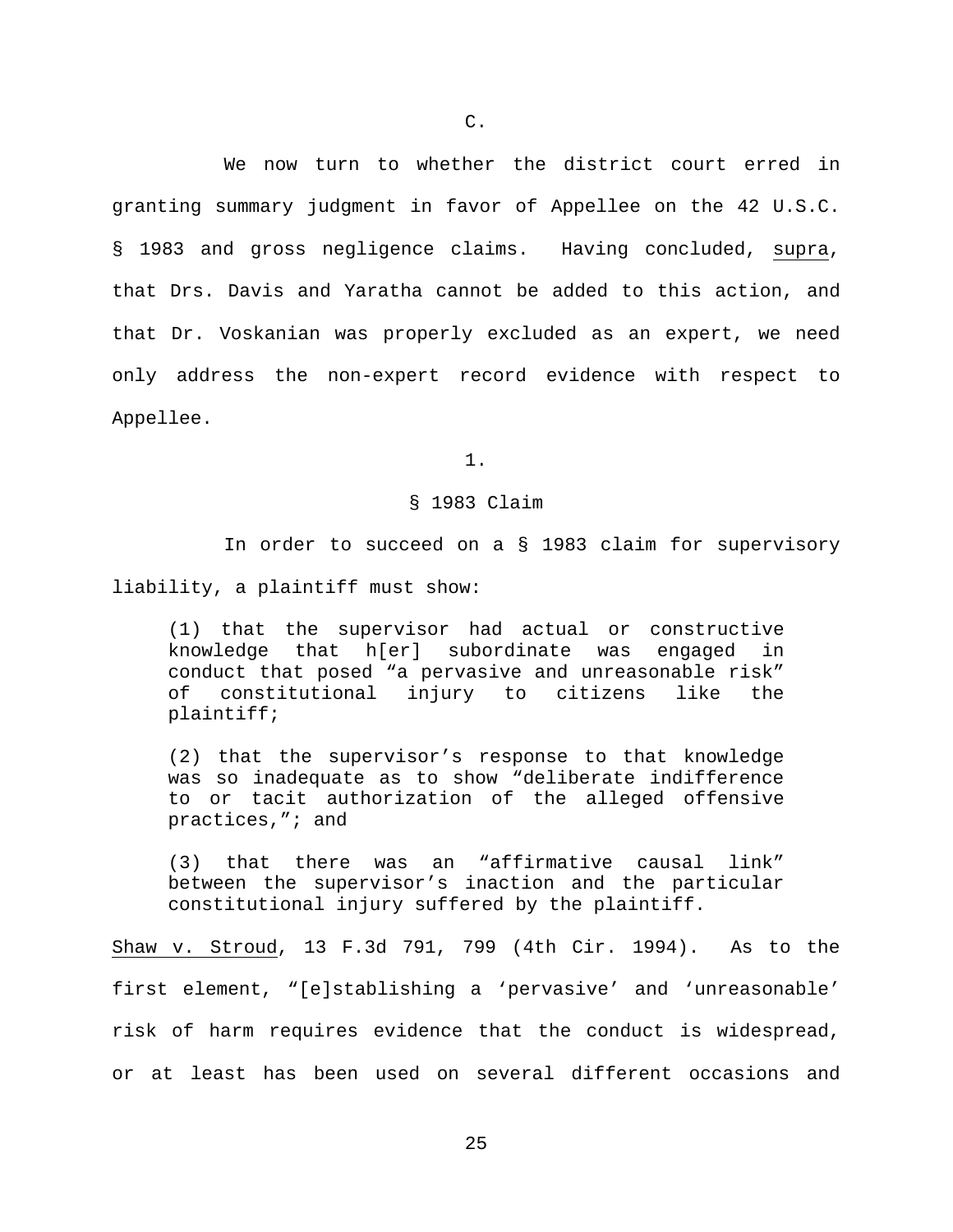that the conduct engaged in by the subordinate poses an unreasonable risk of harm of constitutional injury." Id. As to the second element, a plaintiff "may establish deliberate indifference by demonstrating a supervisor's continued inaction in the face of documented widespread abuses." Id. (internal quotation marks omitted). Finally, as to the third element, "proof of causation may be direct . . . where the policy commands the injury of which the plaintiff complains . . . or may be supplied by the tort principle that holds a person liable for the natural consequences of his actions." Id. (internal quotation marks and alterations omitted).

Appellant fails to provide sufficient evidence on any of these three elements with regard to Appellee. First, there is no evidence that Appellee had actual or constructive knowledge that Harris and Thompson, the charge nurse and mental health technician, were engaged in conduct that posed "a pervasive and unreasonable risk" of constitutional injury to Davis. To the contrary, Appellee was not even working on the night in question, and there is no evidence the staff members had behaved in such a manner in the past such that their conduct was "widespread," or that they had neglected their duties on "several different occasions." Shaw, 13 F.3d at 799.

Nonetheless, Appellant argues that Appellee had an overarching duty to keep the patients at CSH safe. See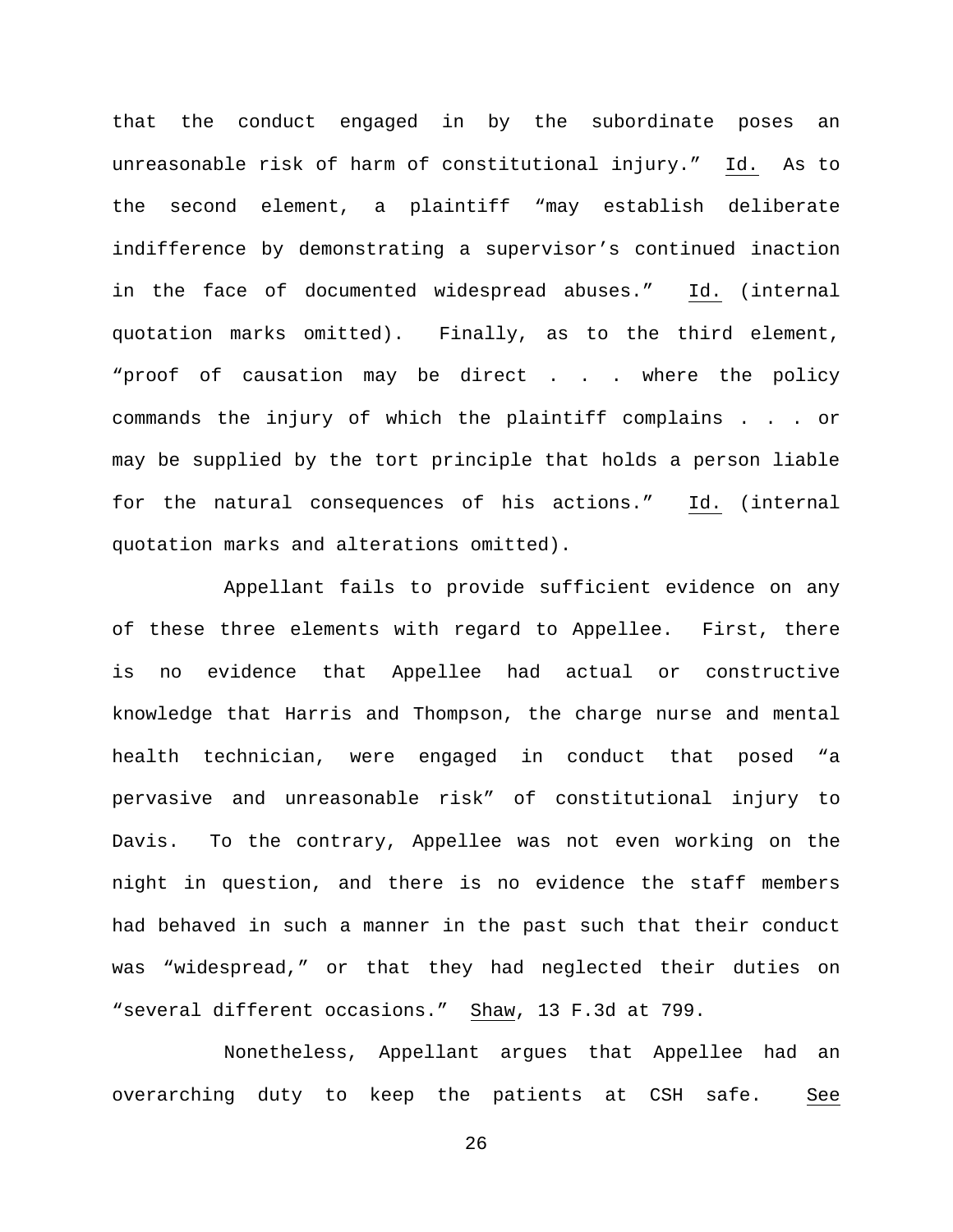Appellant's Br. 12 (citing J.A. 160, 161-62) (Appellee agreed that she "was [in addition to Dr. Davis] responsible for running the hospital" and that the hospital administration had a nondelegable obligation "to provide a safe environment for the patients[.]"). While this may be true, it does not relieve Appellant of the burden of showing a pervasive risk of harm that Appellee knew about, actually or constructively -- a burden that Appellant has not met.

In addition, Appellant assumes that Appellee saw all of the AOD reports regarding the tension between Davis and Phillips. But as Appellee points out, she only worked Monday through Thursday during the week that Davis was murdered. Her time sheet shows that she clocked out at 6:41 p.m. on Thursday, February 25, 2010, and did not work Friday, Saturday, or Sunday of that weekend. Therefore, the record evidence shows that Appellee would not have seen the AOD report about the occurrences of February 25, which described the altercation in the gymnasium between Davis and Phillips, because it was generated the following day, February 26. In fact, the only knowledge of harm Appellee had about Davis and Phillips that week was the report from February 24, which reflected that Phillips felt threatened by Davis, and that Phillips had stated that he (Phillips) could harm himself or someone else.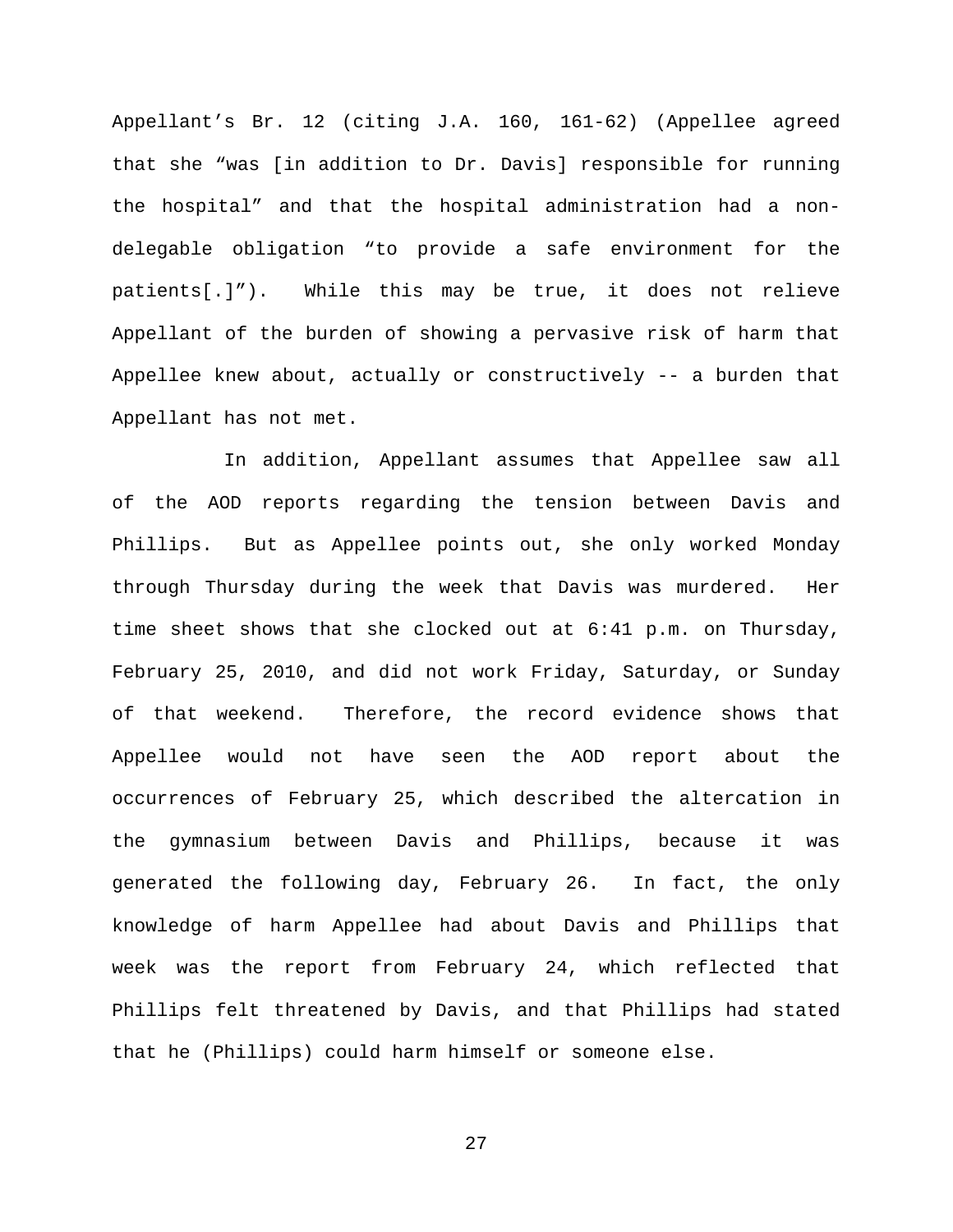Appellant has also failed to show sufficient evidence that Appellee was deliberately indifferent to or tacitly authorized widespread abuses of patient supervision. In this regard, Appellant points to the deposition of the nursing coordinator and supervisor, Bernadette Spruill, who stated that she was not aware that Phillips threatened to hurt or kill Davis, even though such information was listed in the AOD reports from that week. As a result, Spruill did not "take any actions in terms of staffing the unit to address any concerns regarding Mr. Davis's safety." J.A. 416. While this lack of communication is gravely unfortunate, Appellant proffers no evidence to show either that this was a widespread problem or that Appellee knew about it but did nothing to remedy the situation.

In fact, there was a system in place to address threats like those made to Davis. Phillips was placed on VOS, EOS, and SOS, and was supposed to be monitored every 15 minutes, according to hospital policy. And, the fact that this was not done by staff members on a Friday night, which was Appellee's day off, does not impute deliberate indifference to her.

Appellant relies heavily on Slaken v. Porter, 737 F.2d 368 (4th Cir. 1984). But even that case recognized that a supervisor cannot "reasonably be expected to guard against the deliberate criminal acts of his properly trained employees when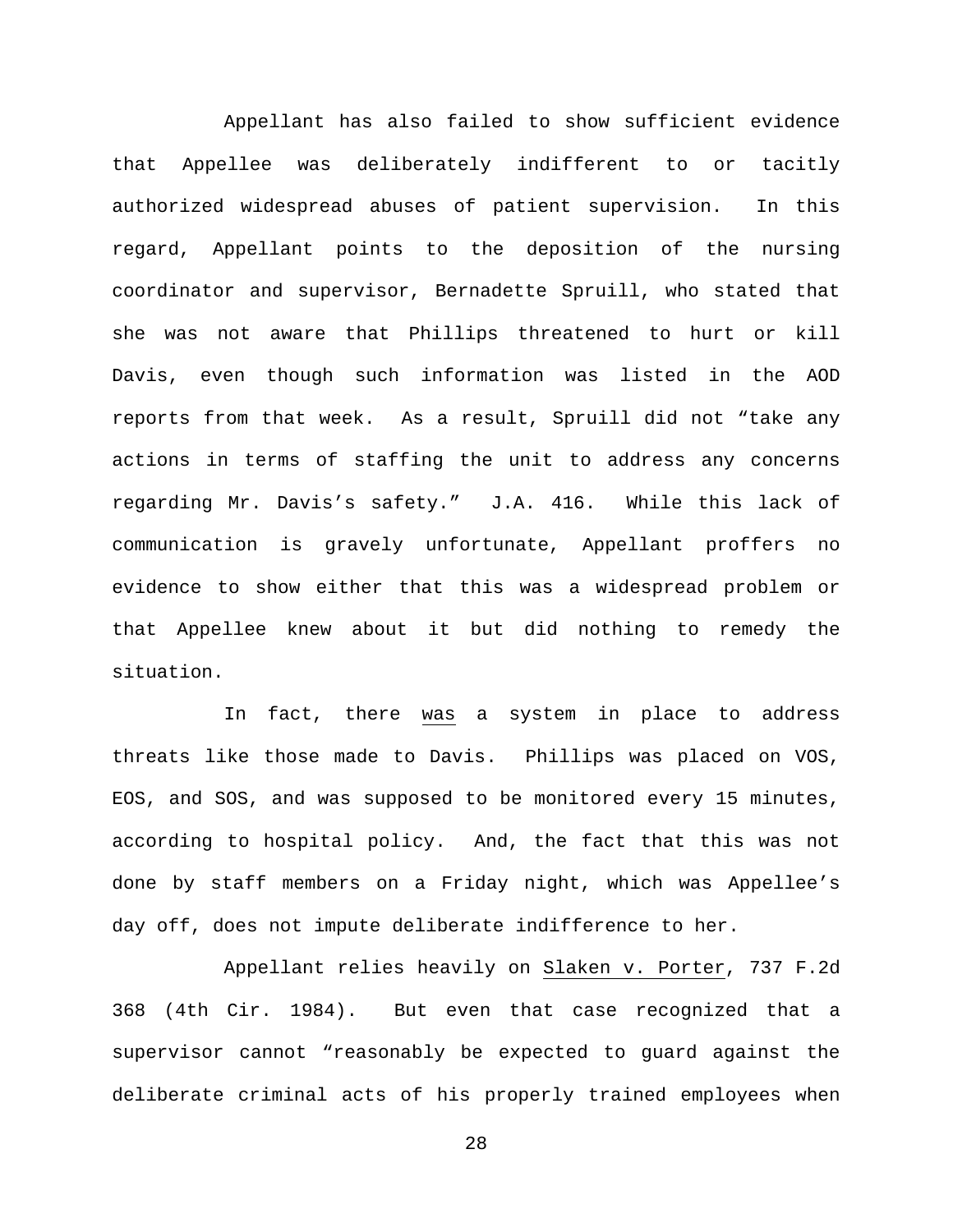he has no basis upon which to anticipate the misconduct." Id. at 373. Here, there is no evidence whatsoever that Appellee could have known that the nursing staff would watch television rather than check on Davis and Phillips.

In addition, Dr. Yaratha had considered the idea of moving Davis to a different ward, but after deliberation, decided against it. See J.A. 377 (Dr. Yaratha "met and discussed informally with [other doctors] about moving Mr. Davis. It was decided that the best place to monitor and manage [him] was on ward 8. Mr. Davis was very violent and aggressive before coming to ward 8 and during his first few weeks on ward 8. He would not do well with changing wards."). Thus, to the extent the decisions of Dr. Yaratha and others can be imputed to Appellee, those decisions clearly illustrate concern and discussion, rather than deliberate indifference.

Finally, Appellee's job duties were patently administrative in nature. See J.A. 146-48 (Appellee's position description for "Assistant Director for Clinical Administration," which included, inter alia, "provid[ing] direction to and oversight of the operations of [CSH]"; "assess[ing], develop[ing], monitor[ing], and evaluat[ing] the clinical and forensic operations of the hospital"; and "[p]rovid[ing] administrative and operational supervision to medical/clinical department and forensic services directors").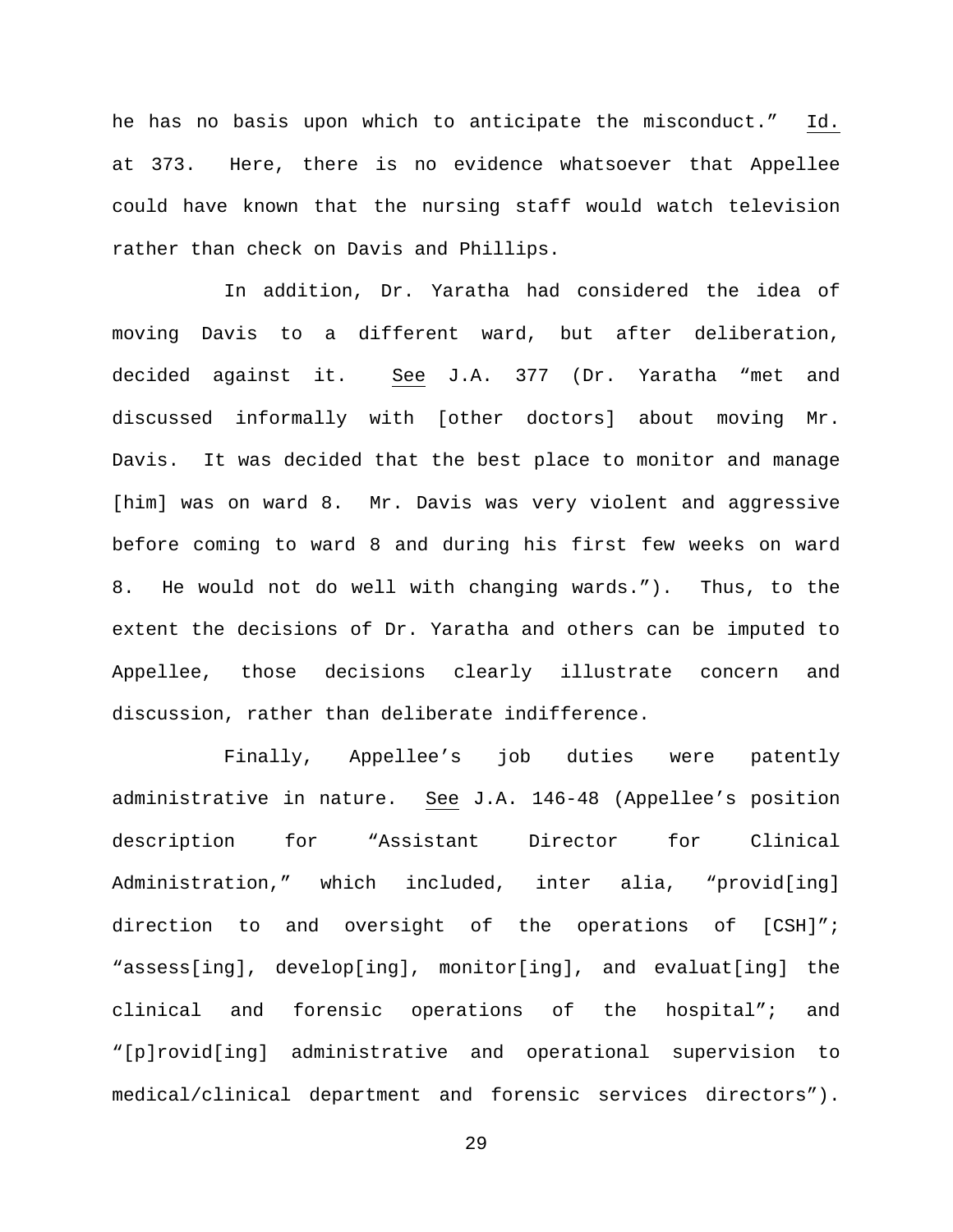Nowhere is there a requirement that she have supervision over the security or monitoring of the patients in Ward 39-8.

For these reasons, Appellant has failed to meet her burden on summary judgment, and the district court did not err in granting Appellee's motion on the § 1983 claim.

2.

# Gross Negligence

Appellant also brought state law claims for common law grossly negligent supervision, and gross negligence under the Virginia Wrongful Death Act, Va. Code Ann. § 8.01-50. "Gross negligence" is

a degree of negligence showing indifference to another and an utter disregard of prudence that amounts to a complete neglect of the safety of such other person. This requires a degree of negligence that would shock fair-minded persons, although demonstrating something less than willful recklessness.

Cowan v. Hospice Support Care, Inc., 603 S.E.2d 916, 918 (Va. 2004). Gross negligence is more serious than simple negligence, which "involves the failure to use the degree of care that an ordinarily prudent person would exercise under similar circumstances to avoid injury to another." Id.

Proof of gross negligence depends upon the facts and<br>circumstances of the particular case. If fair minded circumstances of the particular case. people can differ respecting the conclusion to be drawn from the evidence, a jury question is presented. On the other hand, if the evidence is such that fair minded people cannot differ, the question whether gross negligence has been established is one of law.